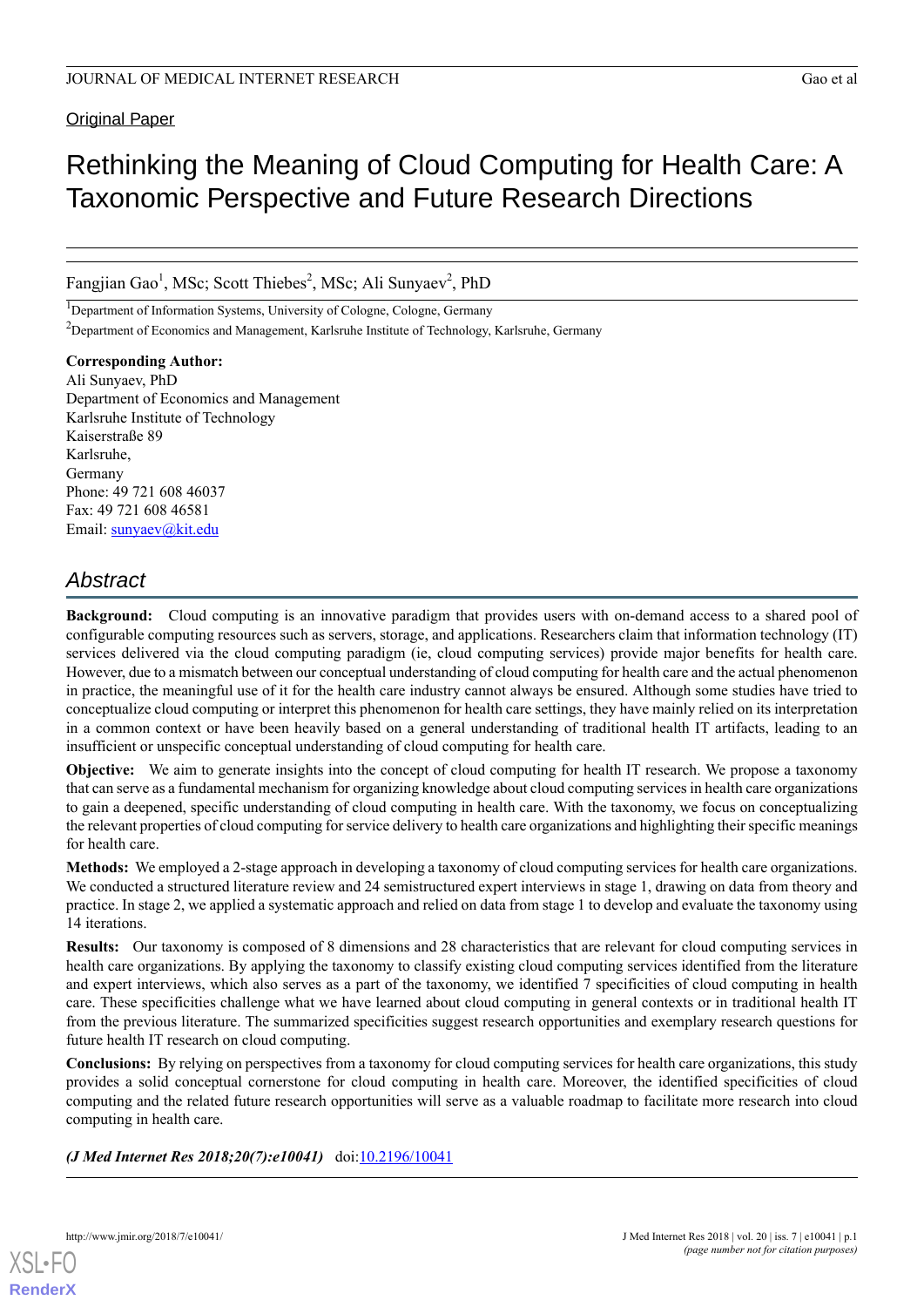#### **KEYWORDS**

cloud computing; taxonomy; health IT innovation

# *Introduction*

## **Background and Objective**

Cloud computing (CC) is an innovative paradigm that provides users with on-demand access to a shared pool of configurable computing resources such as servers, storage, and applications [[1\]](#page-12-0). CC possesses unique features (ie, on-demand self-service, broad network access, resource pooling, rapid elasticity, and measured services) that are argued to enhance traditional in-house health information technology (IT) approaches in health care organizations (eg, hospitals and clinics). Researchers claim that IT services delivered via the CC paradigm provide major benefits for health care, including improved flexibility in the use of IT resources [\[2](#page-12-1)], high availability of IT infrastructure to address ever-changing health IT demands [[3\]](#page-12-2), and low upfront investments and IT maintenance costs for the use of health IT [[4\]](#page-12-3). Surprisingly, the benefits promised by using CC often do not hold in practice: it has, for example, been reported that the use of cloud computing services (CCSs) is tied to implementation and preparation activities that impede the flexibility of CC [[5\]](#page-12-4), the promised high availability of cloud-based IT infrastructures also cannot always be ensured (eg, sometimes the maximal attainable IT resources are strictly predefined) [\[6](#page-12-5)], and the use of CCSs is not guaranteed to yield the expected economic advantages for users in health care (eg, due to unexpected high upfront costs) [[7,](#page-12-6)[8](#page-12-7)]. There is therefore a mismatch between our conceptual understanding and the accepted meaning of CC for health care (ie, the value and/or consequences of using CC) in practice. Such a mismatch not only hampers the meaningful use of CC in the health care industry (ie, CC should provide constructive support) [\[9](#page-12-8)] but also could lead to countereffects for health care. As reported in a recent case, performance of an electronic health record system enabled by CC in a United Kingdom hospital diverged from initial expectations and led to countereffects, resulting in a £200 million (US \$262 million) project failure and the hospital's inability to deliver key services on a large scale [[10](#page-12-9)[,11](#page-12-10)].

Although the topic of CC in health care has been widely discussed in the literature, existing publications mainly focus on development of single CC applications or platforms in health care [\[12](#page-12-11)-[16\]](#page-13-0) and development of security mechanisms for the use of CC [[17-](#page-13-1)[21\]](#page-13-2). Although some studies have tried to conceptualize CC or interpret this phenomenon for health care settings [\[4](#page-12-3),[22,](#page-13-3)[23](#page-13-4)], they are heavily based on a general understanding of traditional health IT artifacts or mainly rely on the interpretation of CC in a common context, which leads to an insufficient or unspecific conceptual understanding of CC for health care. CC is an IT innovation for the health care industry that differs from traditional health IT approaches; in addition, when conceptualizing the topic of CC in health care, it is essential to seriously consider the health care context. The health care industry is markedly different from the commonly understood context and interpretation of CC [[24\]](#page-13-5). Thus, this more general CC context is not necessarily adequate for health care. To this end, past research suggests that a nonspecific grasp

[XSL](http://www.w3.org/Style/XSL)•FO **[RenderX](http://www.renderx.com/)** of the CC concept in research and practice, irrespective of the intricacies of the health care sector, might be a major reason for why few successful implementations of CCSs in health care exist  $[25]$  $[25]$ .

In this research, we rethink the meaning of CC for health care. By relying on existing CCSs in practice, we aim at generating insights into this phenomenon for health IT research. Our research focuses on the following research questions (RQs):

RQ1: What are the relevant properties of CC for service delivery to health care?

RQ2: What are the specific meanings of these properties for health care?

To address the research questions, we drew on data from a structured literature review and 24 expert interviews to develop a taxonomy of CCSs for health care organizations. Taxonomies are a form of classification  $[26]$  $[26]$  that are widely used to understand IT concepts in health care  $[27,28]$  $[27,28]$  $[27,28]$ . We expect to use this taxonomy to organize existing knowledge about CC in health care to fulfill our research purpose. In particular, we relied on the taxonomy to understand CC's key service delivery properties for health care organizations (RQ1) and thereby conceptualized CC for health care settings. By classifying 50 CCSs for health care organizations that we identified from both the literature and interviews using the taxonomy, we derived specificities of CC for health care (RQ2) that subverted and, therefore, challenged our understanding of CC in a common context or from a traditional health IT perspective. Our study conceptualizes CC specifically for health care. More importantly, we derived concrete research directions based on our conceptualization of CC to facilitate research on CC in health care.

#### **Cloud Computing Knowledge in Health Care**

CC is an innovation for health care organizations. In the health care industry, 3 types of innovations can be observed: (1) innovation focusing on the manner in which consumers access health care and fund the related services; (2) innovation applying technology to improve products, services, or care; and (3) innovation generating new business models [[29\]](#page-13-10). CC is an innovation of applying (information) technology in health care organizations (type 2) that is in sharp contrast to traditional health IT approaches. CC provides 3 different service models—software as a service (SaaS), platform as a service (PaaS), and infrastructure as a service (IaaS)—all of which are Web-based [[1\]](#page-12-0). CC can therefore deliver fundamental IT resources such as processing, storage (IaaS), and platforms together with programming languages, tools, and/or libraries that support users to develop and/or deploy software (PaaS). CC can also provide ready-to-use software applications (SaaS), which run on the cloud infrastructure, to health care organizations.

CC relies on different deployment models to provide IT services. First, in a public cloud, the infrastructure of CCSs is provided for open use by the general public. Second, the infrastructure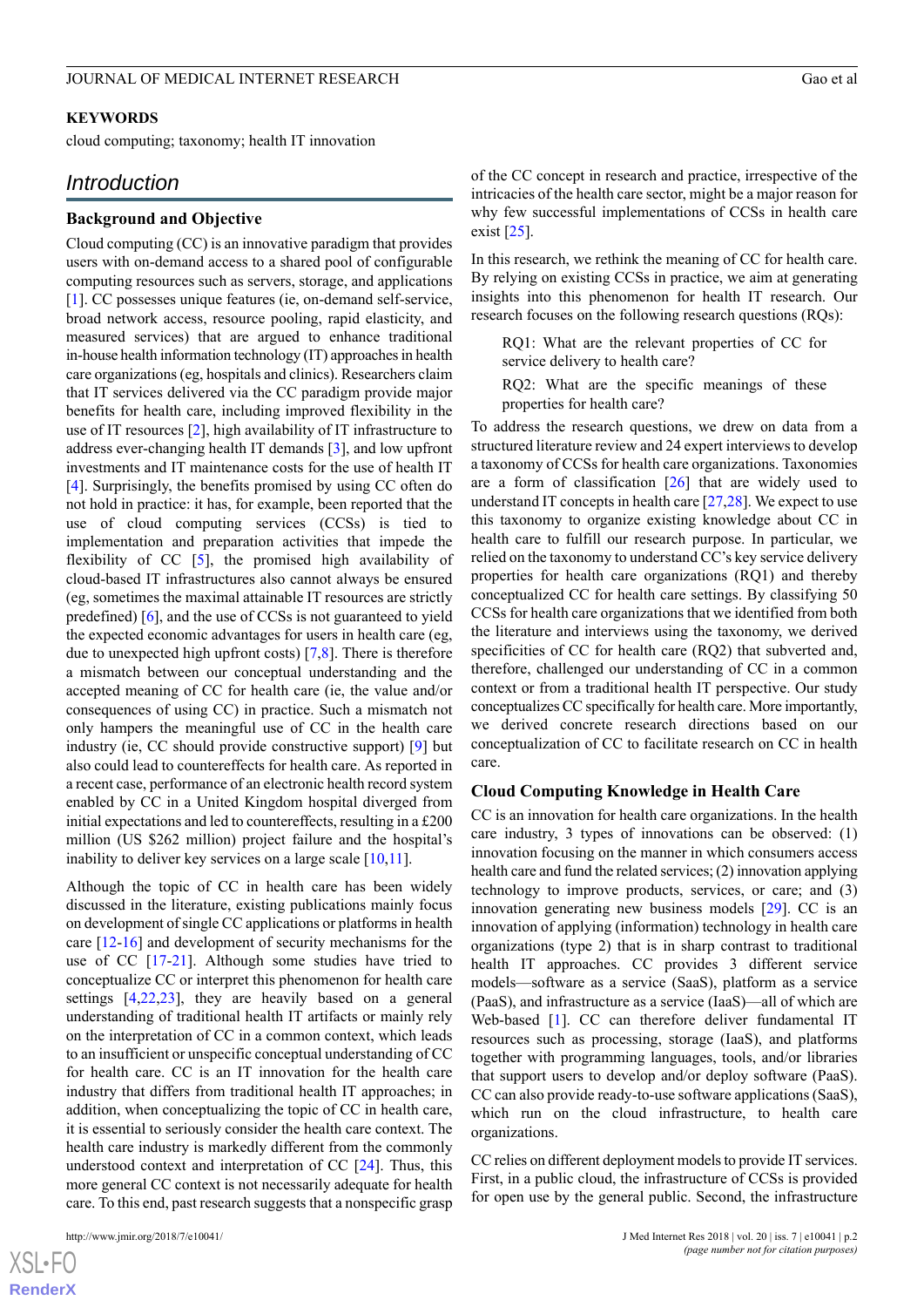of a private or community cloud is provisioned for the exclusive use by a single organization or a specific group of organizations, respectively. Third, a hybrid cloud is a combination of 2 or more of the aforementioned deployment models. Whereas public clouds exist off the premises of cloud users, private and community clouds may exist on or off premises.

Our research aimed at organizing knowledge about CC and conceptualizing CC in health care. We employed the concept of knowledge about innovations by Rogers [\[30](#page-13-11)] as a means to interpret the knowledge about CC in health care and guide the taxonomy development. We chose it because Rogers' concept of knowledge is one of the few established concepts in research that can specify an IT artifact by observing it as an innovation, which is appropriate for CC as an innovation in health care. Moreover, Rogers' knowledge about innovations serves as a basic concept in his diffusion of innovations theory. Although we did not specifically address issues regarding CC's diffusion, we aimed for a specific understanding of an innovation (in health care), which is consistent with Rogers' ultimate purpose for this concept in the diffusion of innovations theory.

According to Rogers, 3 different types of knowledge are relevant for an insightful understanding of an innovation: (1) awareness knowledge comprises information about the existence of an innovation, (2) how-to knowledge describes how the innovation can be applied, and (3) principle knowledge explains the approach in which an innovation works. In this research, we targeted how-to and principle knowledge to understand the term knowledge. This is because most are aware of the term "cloud computing" [\[31](#page-13-12)]. Our research focused on the properties of CCSs that describe how CC can be used in health care organizations (how-to knowledge) and the ways in which CCSs support health care organizations (principle knowledge).

# *Methods*

### <span id="page-2-0"></span>**Overview**

We employed a 2-stage approach to develop a taxonomy of CCSs for health care organizations. As illustrated in [Figure 1](#page-2-0),

we conducted a structured literature review and 24 semistructured expert interviews in stage 1, drawing on data from theory and practice. In stage 2, we employed the views of how-to and principle knowledge, applied the method used by Nickerson et al [[32\]](#page-13-13), and developed a taxonomy of CCSs for health care organizations. The taxonomy development method integrates the evaluation of the taxonomy into its development process such that no further a posteriori evaluation of the taxonomy was required.

### **Literature Review**

To obtain data for the development of our taxonomy, we followed the Preferred Reporting Items for Systematic Reviews and Meta-Analyses framework [\[33](#page-13-14)] and performed a review of the literature on CC in health care organizations. We searched literature databases to identify research articles addressing the topic of CC in health care organizations. [Figure 2](#page-3-0) presents a schematic of our approach, which includes the literature databases and the search string employed. It must be emphasized that we iteratively developed our search string. We tested broader keywords (eg, "eHealth," "health IT") but decided to employ more specific keywords that target health care organizations for the final search string because our taxonomy specifically focused on health care organizations. Moreover, we found that the broader keywords did not result in many additional relevant articles but increased noise, which diminished the quality of the literature review. We performed keyword, title, and abstract searches and ultimately full-text reviews. Next, 2 researchers independently screened the identified articles. The articles were first screened using keywords, titles, and abstracts and then using the full texts. We excluded articles that were not published within the last 10 years (not up to date: the term CC was not readily used until 2007), not in English, not peer-reviewed, or did not address the topic of CC in health care organizations (off-topic). A total of 66 articles remained after the screening.

Figure 1. Research methods overview. Asterisk refers to taxonomy evaluation by means of the ending conditions. CC: cloud computing, CCS: cloud computing service.

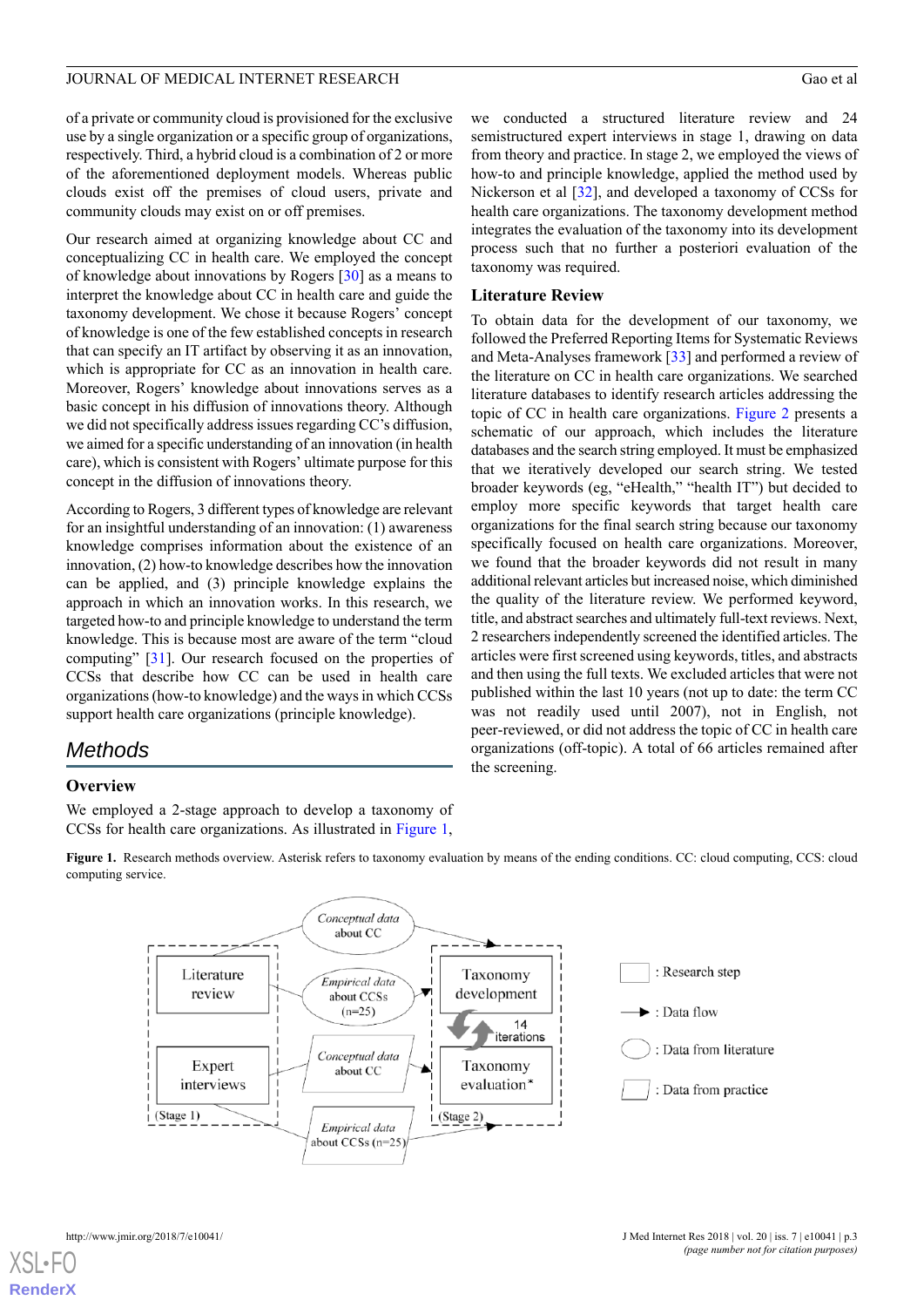<span id="page-3-0"></span>Figure 2. Flow diagram of inclusion/exclusion and literature analysis.



Once the screening was complete, we analyzed the remaining articles and identified 17 additional articles that were off-topic but could not have been excluded without an in-depth full-text assessment. This process resulted in a final sample of 49 eligible articles that were assessed in detail. With the assessment, we aimed to understand the concept of CC in health care organization contexts from a research perspective. Moreover, we attempted to identify concrete CCSs for health care organizations in addition to their characteristics from the literature. Accordingly, we classified the literature into 2 categories: conceptual and empirical. The conceptual category covered articles providing general conceptual statements about CC in health care and articles proposing CCSs that have not been deployed in practice. The empirical category contained articles describing concrete CCSs for health care organizations. This occurred because the applied taxonomy development method employed both a deductive approach (development based on data from the conceptual category) and an inductive approach (development by observing objects that need to be classified, namely, data from the empirical category) [\[32](#page-13-13)]. Of the 49 eligible articles, 24 were classified as conceptual and 25 as empirical. Articles that describe general features of CC and apply them to concrete CCSs were classified as special cases of the empirical category. Two researchers separately analyzed the articles. Each relevant statement was extracted and converted into 1 or more pieces of code representing a property of CCSs for health care organizations. Codes created by both researchers were compared and aggregated resulting in a master list containing codes encapsulating the properties of CCSs. The master list covers codes from both the conceptual (ie, general conceptual understanding of CC) and empirical categories (ie,

concrete CCSs and their properties). It must be emphasized that 25 concrete CCSs for health care organizations were identified from the literature. A description of these CCSs can be found in [Multimedia Appendix 1.](#page-11-0)

### **Expert Interviews**

To gather knowledge that could inform the development of the taxonomy from practice, we conducted 24 semistructured expert interviews, as listed in [Table 1](#page-4-0). We applied a purposeful sampling strategy that focused on selecting individuals who are especially knowledgeable about a phenomenon of interest to recruit interviewees [\[34](#page-13-15)]. We included only experts who were engaged in IT activities in health care organizations and who had used, provided, or knew about concrete CCSs for health care organizations. After 24 interviews, we reached data saturation and stopped recruiting additional interviewees. The first 12 interviewees listed in [Table 1](#page-4-0) focus on the Chinese health care cloud market, and the rest focus on the German market. We selected these countries because they are the main cloud players in Asia and Western Europe, which are among the regions with the highest market share in the overall [\[35](#page-13-16)] and the health care cloud markets [[36\]](#page-13-17). Moreover, the cloud markets in China and Germany are complementary to each other: whereas CCSs for health care organizations in Germany are restricted to European cloud providers due to data protection regulations by the European Union, CCSs in China rely on large health IT players (eg, IBM, Cisco, and Microsoft) mainly from the United States supplemented by Chinese domestic providers [[37\]](#page-13-18). Thus, we were able to gain insights into knowledge about CC in health care from a wide spectrum of practices. The interviewees came from 18 different organizations and had an average of 15 years of work experience.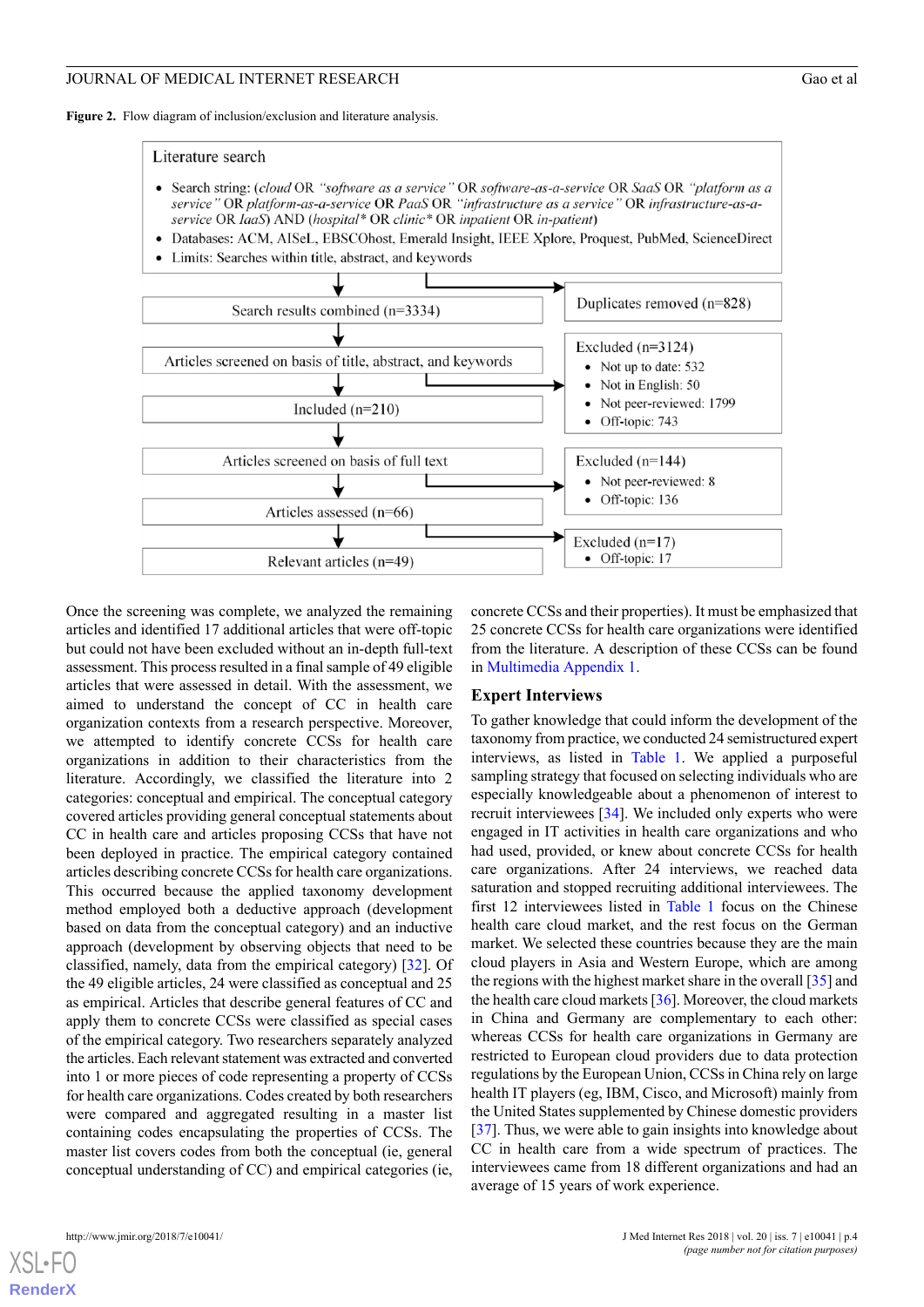<span id="page-4-0"></span>

| ID              | Job title                                    | Experience in health $ITa$ (years) | Work organization                                                                      |
|-----------------|----------------------------------------------|------------------------------------|----------------------------------------------------------------------------------------|
| i01             | Chief information officer                    | $8\,$                              | General hospital in China                                                              |
| i02             | Chief of information center                  | 18                                 | General hospital in China                                                              |
| i03             | Project manager                              | 12                                 | International health IT provider                                                       |
| i04             | Staff of new media department                | 6                                  | Specialized hospital in China                                                          |
| i05             | Chief of IT department                       | 15                                 | District clinic in China                                                               |
| i06             | Chief executive officer                      | 16                                 | Chinese health IT provider for dental clinics                                          |
| i07             | Senior IT staff                              | 12                                 | General hospital in China                                                              |
| i08             | IT supervisor                                | 17                                 | Chinese governmental organization for the strategic<br>development of public hospitals |
| i09             | Chief of information center                  | 11                                 | General hospital in China                                                              |
| $\frac{110}{2}$ | Senior IT staff                              | 9                                  | General hospital in China                                                              |
| i11             | Vice director                                | 12                                 | District hospital in China                                                             |
| 112             | Head of IT                                   | 6                                  | General hospital in China                                                              |
| 113             | Chief marketing officer                      | 33                                 | Health IT provider for the German market                                               |
| 114             | Staff of research and development department | 30                                 | Health IT provider for the German market                                               |
| 115             | Head of IT applications                      | 20                                 | University clinic in Germany                                                           |
| 116             | Technology officer                           | 10                                 | Health IT provider for the German market                                               |
| 117             | Head of IT development                       | 6                                  | German local health IT provider                                                        |
| 118             | Health IT developer                          | 6                                  | German local health IT provider                                                        |
| i19             | Senior manager                               | 19                                 | German local health IT provider                                                        |
| i20             | Head of IT                                   | 17                                 | University clinic in Germany                                                           |
| i21             | IT staff                                     | 10                                 | University clinic in Germany                                                           |
| i22             | IT team leader                               | 19                                 | University clinic in Germany                                                           |
| i23             | Chief information officer                    | 12                                 | District hospital in Germany                                                           |
| i24             | Head of IT infrastructure                    | 31                                 | University clinic in Germany                                                           |

<sup>a</sup>IT: information technology.

Our interview guide was structured into 3 topics, as shown in [Multimedia Appendix 2](#page-11-1). Topic 1 addressed the interviewee's organization, work activities, and professional experience. Topic 2 focused on the interviewee's (conceptual) understanding of CC in health care. In topic 3, interviewees were asked to enumerate and describe all concrete CCSs in health care organizations with which they were familiar. The interviews lasted between 30 and 90 minutes, with an average of 51.33 minutes. All interviews were audio recorded and transcribed afterwards.

Two researchers separately analyzed the transcripts. For the same reasons as in the literature analysis, the interview analysis focused on not only the conceptual understanding of CC in health care but also concrete examples of CCSs, including their properties. Thus, we classified the interview data obtained from topic 2 of the interview guide in the conceptual category, whereas the interview data obtained from topic 3 fell into the empirical category. Both researchers employed the same coding technique used in the literature analysis to analyze the interview data. Consequently, we obtained a list of codes representing a conceptual view of CC in health care for the conceptual category

 $XS$  • FO **[RenderX](http://www.renderx.com/)** and a list of codes representing properties of concrete CCSs in health care organizations for the empirical category. In total, 25 CCSs for health care organizations were identified from the interviews, which are presented together with the 25 CCSs identified from the literature in [Multimedia Appendix 1.](#page-11-0)

#### **Taxonomy Development**

For the taxonomy development, we chose the method proposed by Nickerson et al [[32\]](#page-13-13), which provides a systematic taxonomy development approach for IT objects and is well acknowledged in the domain of health IT  $[38,39]$  $[38,39]$  $[38,39]$ . According to Nickerson et al [[32\]](#page-13-13), a taxonomy is a set of dimensions in which each dimension consists of more than 1 characteristic. In taxonomy development, several iterations are used to determine dimensions and characteristics. After each iteration, predefined ending conditions are employed to evaluate the taxonomy: if not all ending conditions can be fulfilled, the taxonomy development continues with the next iteration. In each iteration, researchers can choose between an inductive and deductive approach. A deductive approach is based on theoretical knowledge about the objects that need to be classified; an inductive approach is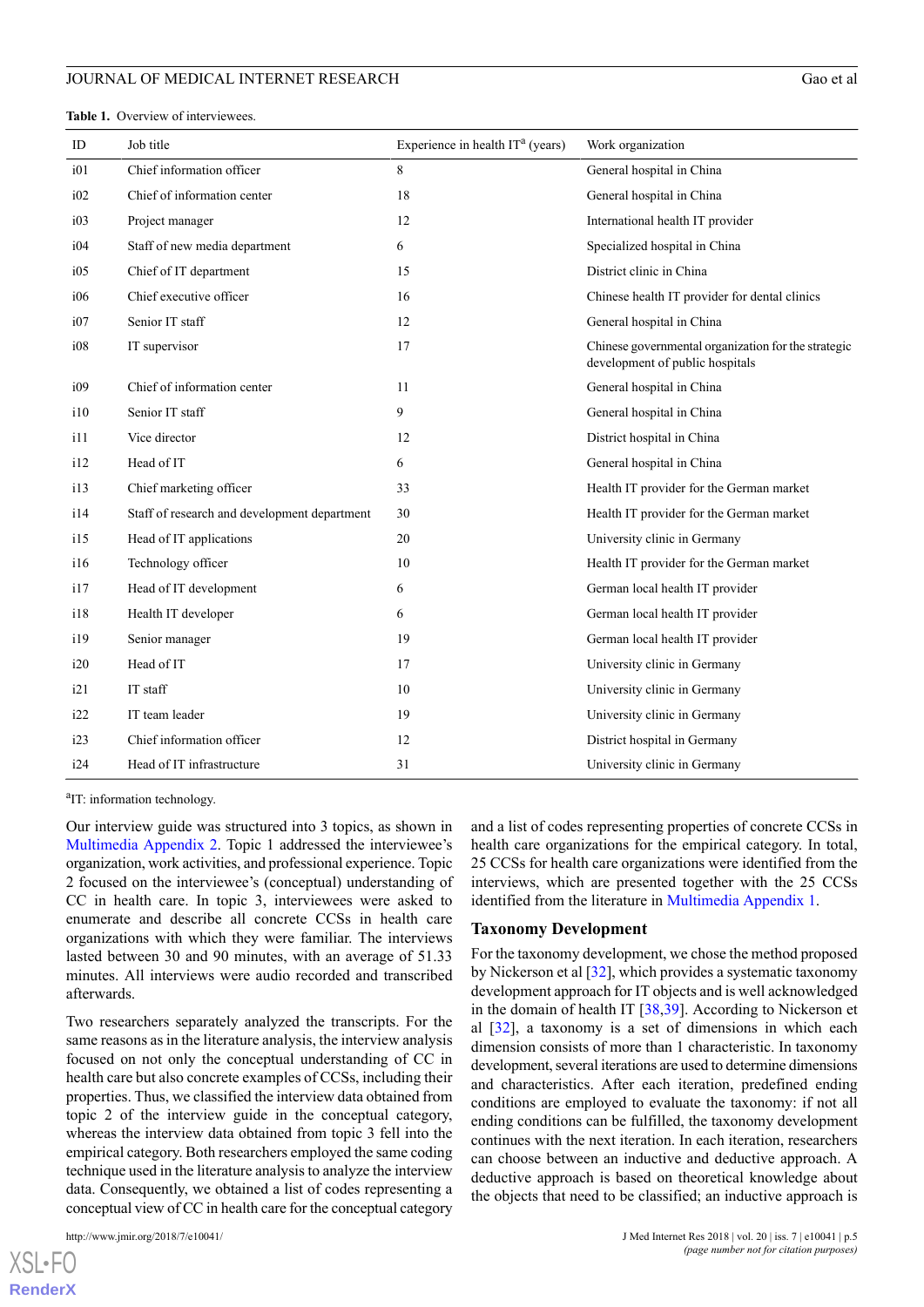based on observing and analyzing a sample of the objects. For the deductive approach, we applied all data about CC from the conceptual category (see [Figure 1](#page-2-0)). For the inductive approach, we employed data from the empirical category for all 50 identified CCSs in health care organizations.

Before developing a taxonomy, researchers must define a meta-characteristic and ending conditions. The meta-characteristic guides the choice of dimensions and characteristics in the taxonomy. As a result, each dimension or characteristic of the taxonomy is a logical consequence of the meta-characteristic. Our taxonomy builds on 2 relevant knowledge types of CCSs to define the meta-characteristic: how-to and principle knowledge. We defined "service delivery properties of CCSs for health care organizations" as our meta-characteristic that covers how CCSs can be used by health care organizations (how-to knowledge) and describes the approaches in which CCSs support them (principle knowledge). Both knowledge types serve as the conceptual orientation of the taxonomy as a whole. For the ending conditions, we adopted all of the objective and subjective ending conditions from Nickerson et al [[32\]](#page-13-13). The subjective ending conditions also serve as criteria to evaluate the sufficiency of the taxonomy.

For each iteration, we randomly chose a developmental approach (ie, inductive or deductive). Based on the chosen approach, we randomly selected data from our data pool accordingly (ie, understanding of CC from the conceptual category for a deductive approach and concrete CCSs and their properties from the empirical category for an inductive approach). The amount of data was adjusted such that each iteration could be performed in a reasonable time frame (45 to 60 minutes).

For an iteration using the deductive approach, we first examined codes about CC to identify and summarize new characteristics and/or dimensions. We determined whether each potential new characteristic or dimension derived from a code could be considered a logical consequence of the meta-characteristic and whether there was a concrete CCS in our empirical category that could be classified into this characteristic/dimension. If both criteria were fulfilled, the new characteristic/dimension was added to the existing taxonomy. For an iteration using the inductive approach, we first examined and compared the properties of the selected CCSs from the empirical category. We attempted to derive common characteristics of the chosen CCSs by comparing their codes. If the identified characteristics were new, we attempted to assign them to existing dimensions (as characteristics) if possible. Otherwise, we grouped the characteristics, inspected their conformity with the meta-characteristic, and defined them as new dimensions for the taxonomy, if necessary. After each iteration, we applied the predefined ending conditions to evaluate our taxonomy. For an inductive approach, we additionally classified all CCSs that were analyzed using the (preliminary) taxonomy, as required by Nickerson et al [\[32](#page-13-13)]. After 14 iterations, we met all ending conditions and thus stopped the taxonomy development. [Multimedia Appendix 3](#page-12-12) summarizes these iterations and the data we applied to each. Because all identified CCSs for health care organizations (n=50) were analyzed in our research (ie, an objective ending condition), these CCSs were classified by the

taxonomy. The final classification result serves as a part of the taxonomy.

# *Results*

#### **Dimensions and Characteristics**

Our taxonomy of CCSs for health care organizations is composed of 8 dimensions and 28 characteristics (see [Table 2](#page-6-0) for overview). The first 4 dimensions (service form, deployment model, targeted cloud advantage, and timeliness) represent principle knowledge, which is related to the inherent mechanisms and principles of a CCS and describes the approaches in which CC supports health care organizations. The remaining 4 dimensions address concrete methods to implement (ie, how to use) CCSs for health care and represent how-to knowledge.

The service form and deployment model dimensions are consistent with the service and deployment models of CC, respectively [\[1](#page-12-0)]. They clarify the most basic operational principles of CCSs for health care organizations, which relate to principle knowledge. The dimension service form contains 3 characteristics: infrastructure, platform, and software, which refer to IaaS, PaaS, and SaaS of CC, respectively. The deployment model dimension indicates whether CCSs are deployed using a public, community, or private cloud. Because a hybrid cloud is, by definition, composed of 2 or more of the aforementioned deployment models, we do not define hybrid as an independent characteristic of the deployment model. Instead, our taxonomy represents a CCS with a hybrid deployment model by using 2 or more of the characteristics defined above.

The targeted cloud advantage dimension describes the concrete cloud properties from which a health care organization can benefit. This dimension highlights the effects of using CCSs and is also considered a type of principle knowledge. Scalability refers to the advantage of a CCS that extends its IT resources (eg, storage, processing, and memory) to overcome a health care organization's IT resource scarcity or support resource-intensive tasks. Elasticity represents a CCS's capability to dynamically allocate available resources based on users' demands and thus optimize resource use for all users. Ubiquity indicates that users can access the CCS from any location. Cost efficiency emphasizes the cost advantage brought by CCSs. Shareability refers to the ability of CCSs to enable the efficient exchange and sharing of data between different users, whereas interoperability denotes the ability of a CCS to smoothly integrate and operate with disparate systems and machines. Security allows health care organizations to take advantage of cloud providers' advanced data security mechanisms or technologies.

Timeliness assesses how quickly CC is able to deliver services and related data to health care organizations (real time vs not real time) and thus relates to principle knowledge. We define a CCS as real time if it is ready to process or transfer data at any time, such that the computational results and requested data are immediately available.

 $XSI - F($ **[RenderX](http://www.renderx.com/)**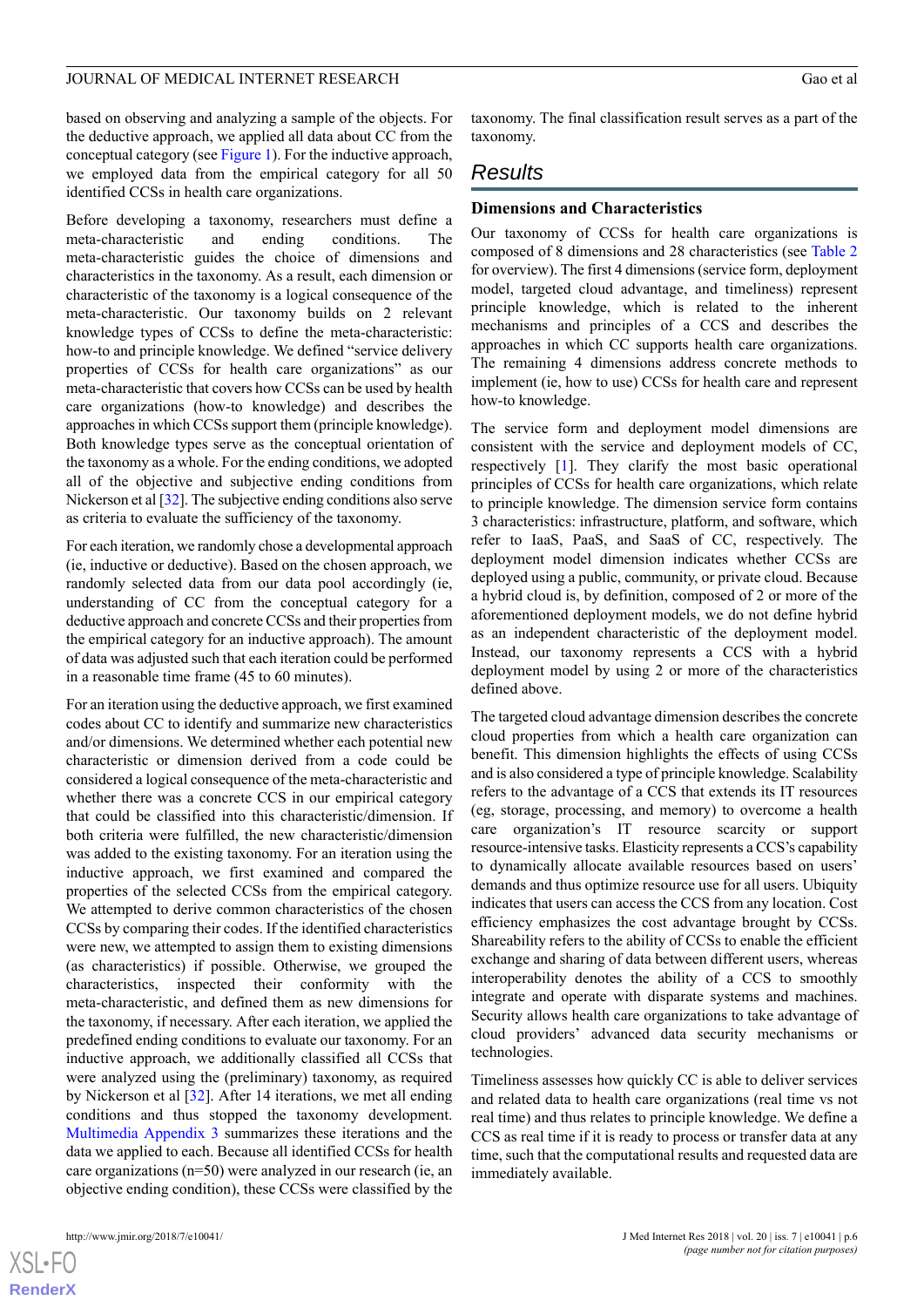<span id="page-6-0"></span>

|  |  |  | Table 2. Taxonomy of cloud computing services for health care organizations. |  |
|--|--|--|------------------------------------------------------------------------------|--|
|--|--|--|------------------------------------------------------------------------------|--|

| Dimension                  | Characteristics                                                                              |
|----------------------------|----------------------------------------------------------------------------------------------|
| <b>Principle knowledge</b> |                                                                                              |
| Service form               | Software, platform, infrastructure                                                           |
| Deployment model           | Public, private, community                                                                   |
| Targeted cloud advantage   | Scalability, elasticity, ubiquity, cost efficiency, shareability, interoperability, security |
| <b>Timeliness</b>          | Real time, not real time                                                                     |
| How-to knowledge           |                                                                                              |
| Supported task             | Clinical, administrative, strategy, research                                                 |
| User                       | Patient, medical staff, family member                                                        |
| Service delivery device    | Independent, adapted, specialized                                                            |
| Patient data involvement   | Internal, external, no involvement                                                           |

The supported task dimension specifies the areas in which health care organizations use CCSs. This dimension highlights the manner in which CC supports health care and is deemed a type of how-to knowledge. Supported task includes 4 characteristics: clinical, administrative, strategic, and research. Clinical refers to medical activities in health care organizations that are directly associated with patient diagnosis and treatment. Administrative denotes management or support tasks in health care organizations, such as patient registration, admission, and discharge. Strategic represents tasks performed by management teams in health care organizations, such as strategic planning decisions, human resources management, and performance evaluations. Research represents all activities that are related to medical research.

The user dimension relates to how-to knowledge and aggregates the possible user types of CCSs. This dimension differentiates between a patient who receives medical treatment at a health care organization, the medical staff (health care professionals as well as administrators), and the family members of the patient.

Service delivery device refers to how-to knowledge because this dimension represents the types of client devices used to access the CCS. A CCS with an independent characteristic allows users to access services using any computer or mobile device. Adapted specifies that a CCS is compatible with different types of devices but operates more efficiently on a certain group of devices (eg, mobile phones or tablets) via technical adaptation to those devices (eg, developing specialized applications for tablets or compressing data to accelerate data transfer for mobile phones). Specialized represents those CCSs that can be accessed by only 1 or several designated groups of devices, such as authorized tablet computers, workstations in health care organizations, or specific medical devices.

Finally, the patient data involvement dimension, which also relates to how-to knowledge, explains how patient-related data are used to deliver services. Internal indicates that a CCS uses patient data that are internally available to the health care organization for IT service delivery. External refers to a situation in which a CCS uses patient data collected from external sources, such as outside medical professionals or the patients themselves. No involvement indicates that a CCS does not have

 $XS$  • FC **[RenderX](http://www.renderx.com/)** access to patient data and thus does not use such data in IT service delivery.

### **Classification and Evaluation**

After completing all taxonomy development iterations, we classified all 50 CCSs that we identified during stage 1. [Multimedia Appendix 4](#page-12-13) presents the final classification results. In this section, we provide an example of how our taxonomy can be used to classify CCSs for health care organizations. This example examines a hospital decision support system for bed-patient assignments (see C22, [Multimedia Appendix 1\)](#page-11-0). Because this CCS addresses patient administration and assists hospital leadership in measuring and benchmarking hospital operations, it supports both administrative and strategic tasks. The CCS is delivered in the form of a software application and is hosted in a public cloud environment. The targeted cloud advantage is scalability because the hospital benefits from CC's computing resources to analyze large quantities of data based on complex mathematical models. The CCS does not operate in real time (not real time). It is used by medical staff and is not device-specific (independent). Finally, the patient data processed by the CCS are internal.

Our taxonomy fulfills all predefined ending conditions after 14 development iterations. In particular, the fulfillment of 5 subjective ending conditions indicates high sufficiency of the taxonomy. We summarized these subjective ending conditions and provide a justification for the fulfillment of each condition in [Multimedia Appendix 5.](#page-12-14) Notably, the subjective ending conditions describe the essential features of the derived taxonomy.

# *Discussion*

### **Principal Findings**

# *Specific Meanings of Cloud Computing for Health Care and Research Opportunities*

By observing the taxonomy, which includes the classification results of CCSs for health care organizations, we obtained specific implications of CCSs for health care.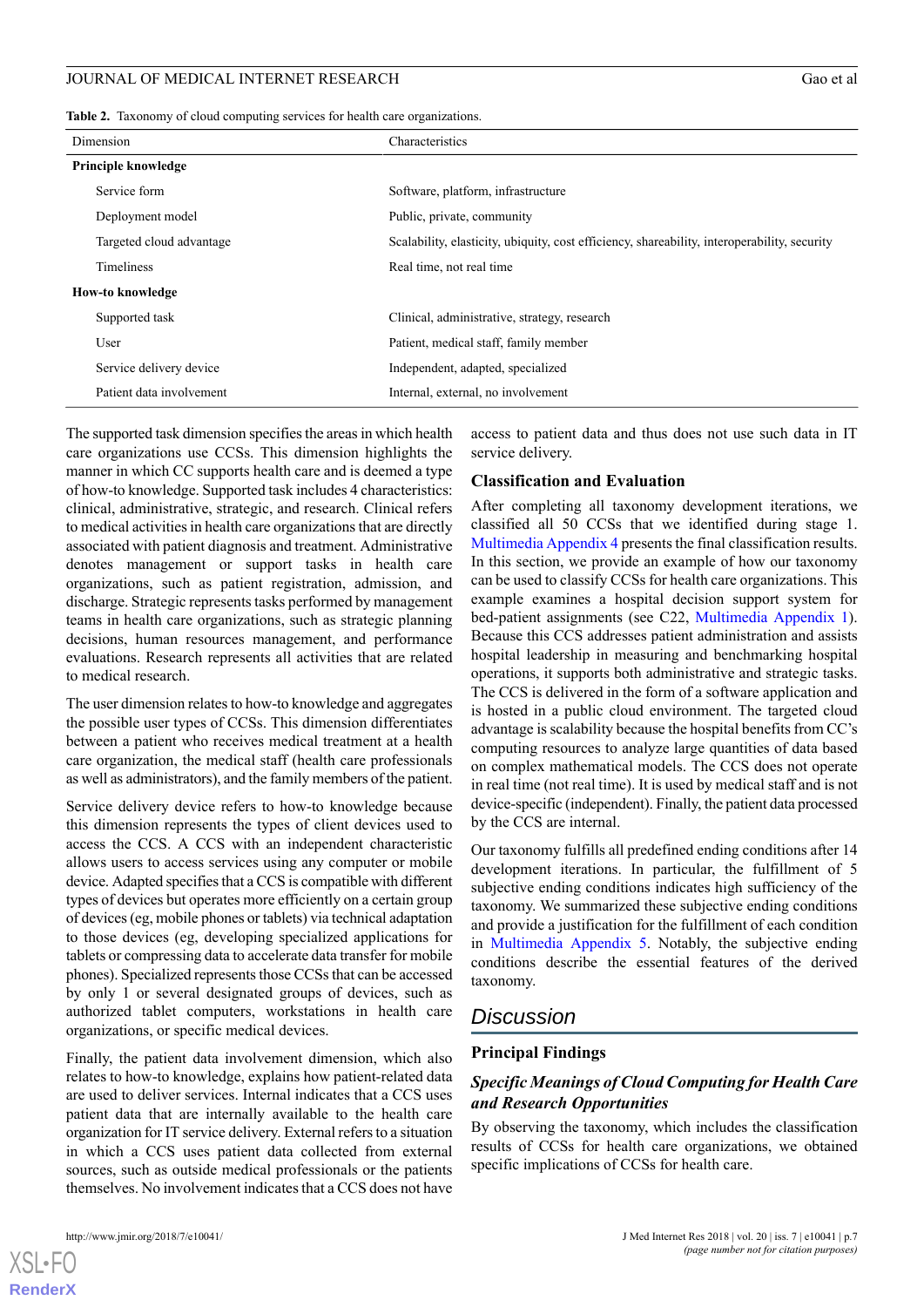<span id="page-7-0"></span>

|  | Table 3. Specificities of cloud computing for health care. |  |  |  |  |  |
|--|------------------------------------------------------------|--|--|--|--|--|
|--|------------------------------------------------------------|--|--|--|--|--|

| Number         | Specificity                                               | Previous understanding                                                      | Type      |
|----------------|-----------------------------------------------------------|-----------------------------------------------------------------------------|-----------|
|                | $CCa$ relies on Saa $Sb$                                  | PaaS <sup>c</sup> and IaaS <sup>d</sup> in general are as relevant as SaaS  | Type $1e$ |
| 2              | CC increases data security and interoperability           | Low data security and interoperability as CC's downside                     | Type 1    |
| 3              | If any, CC only brings economic benefits in the long term | Reduced costs by using CC in general                                        | Type 1    |
| $\overline{4}$ | CC focuses on clinical tasks                              | Health $ITt$ traditionally supports more management areas                   | Type $2g$ |
| 5              | CC supports patient-centeredness                          | Health IT products are traditionally heavily physician-centered             | Type 2    |
| 6              | CC increases service mobility and flexibility             | Health IT traditionally suffers from inflexible service access              | Type 2    |
| 7              | CC facilitates collaboration in clinical areas            | Insufficient capabilities of traditional health IT to support collaboration | Type 2    |

<sup>a</sup>CC: cloud computing.

<sup>b</sup>SaaS: software as a service.

c PaaS: platofrm as a service.

dIaaS: infrastructure as a service.

<sup>e</sup>The specificity challenges what we have learned about CC in a general context.

<sup>f</sup>IT: information technology.

 ${}^g$ The specificity challenges what we have learned about traditional health IT.

As demonstrated in [Table 3,](#page-7-0) these implications offer 2 types of challenges to our previous understanding of CC in health care: they challenge what we have learned about CC in a general context (type 1) and in published traditional health IT studies (type 2). We employed the term "specificities" to summarize these implications, thereby highlighting the specific meanings of CC for health care. More importantly, as shown in [Figure 3](#page-8-0), the summarized specificities suggest research opportunities with exemplary research questions, facilitating future research about this relevant phenomenon in health IT.

# *Specificity 1: Cloud Computing in Health Care Relies on Software as a Service*

Previous studies show that in a common context, PaaS and IaaS are as relevant as SaaS in the cloud market [[40\]](#page-13-21); however, this result is challenged by CC in the context of health care (type 1). We found that 92% (46/50) of the CSSs deliver services in the form of SaaS (dimension service form). The identified research articles and the interviewees even applied the term "X as a service," such as "hospital information system as a service" [[41\]](#page-13-22) or "documentation as a service" (i17), to emphasize the importance of such CCSs, although by their nature they belong to SaaS. This is possibly because health care organizations expect to exploit the advantages of SaaS to the greatest extent and in a timely manner.

*For hospitals, cloud almost only means software as a service because many hospitals want to use (them as) off-the-shelf products. ...SaaS products that support medical areas are especially welcome because hospitals always expect to get immediate improvement from the cloud in their core business.* [Interviewee i03]

The lack of PaaS and IaaS in health care organizations indicates an insufficient state of CC in health care, which was confirmed by several interviewees (i07-i08, i10, i17-i19). For PaaS, our taxonomy shows only one CCS (C06), although several interviewees noted the urgent need for industry-specific PaaS.

### *We want to develop our own SaaS, but there is just no specific PaaS for health care organizations. General PaaS are not enough.* [Interviewee i07]

The need for PaaS in health care is not only because PaaS in general provides ready-to-use technical support for programmers but also because it has the potential to provide solutions to effectively fulfill industry-specific IT requirements. This is, for example, explained by an interviewee who was involved in developing a CCS for a hospital.

*There were so many complex things we had to consider for hospitals. We kept wasting time on unnecessary meetings to find technical solutions. I dreamt of having a PaaS that could support us. ...Of course, there is more. ...Compliance is also a main topic. Hospitals ask over and over again whether our software is compliant with this or that. ...Example HIPAA: If the PaaS we use is compliant with HIPAA, then we can tell them: Yes, our software is HIPAA-compliant.* [Interviewee i17]

Further industry-specific IT requirements that can potentially be supported by a health care PaaS—constant demand on cutting-edge technologies, high health IT agility (to meet changing medical requirements), the need for different domain-specific medical data structures, and support for industrial joint implementation activities (eg, between government and hospital)—were also mentioned by the interviewees.

For IaaS, previous research studies [[42\]](#page-13-23) and our interviewees both emphasized the strategic meaning (i08) of IT infrastructure (ie, critical information infrastructure) for the health care industry and consequently the extremely high importance of IaaS (i20) for health care organizations. We identified only a limited number of IaaS (n=3) used for general administration of health care organizations (C28, C37) or data storage (C38), which hardly fulfills all health care organization IT infrastructure requirements.

```
XSL•FO
RenderX
```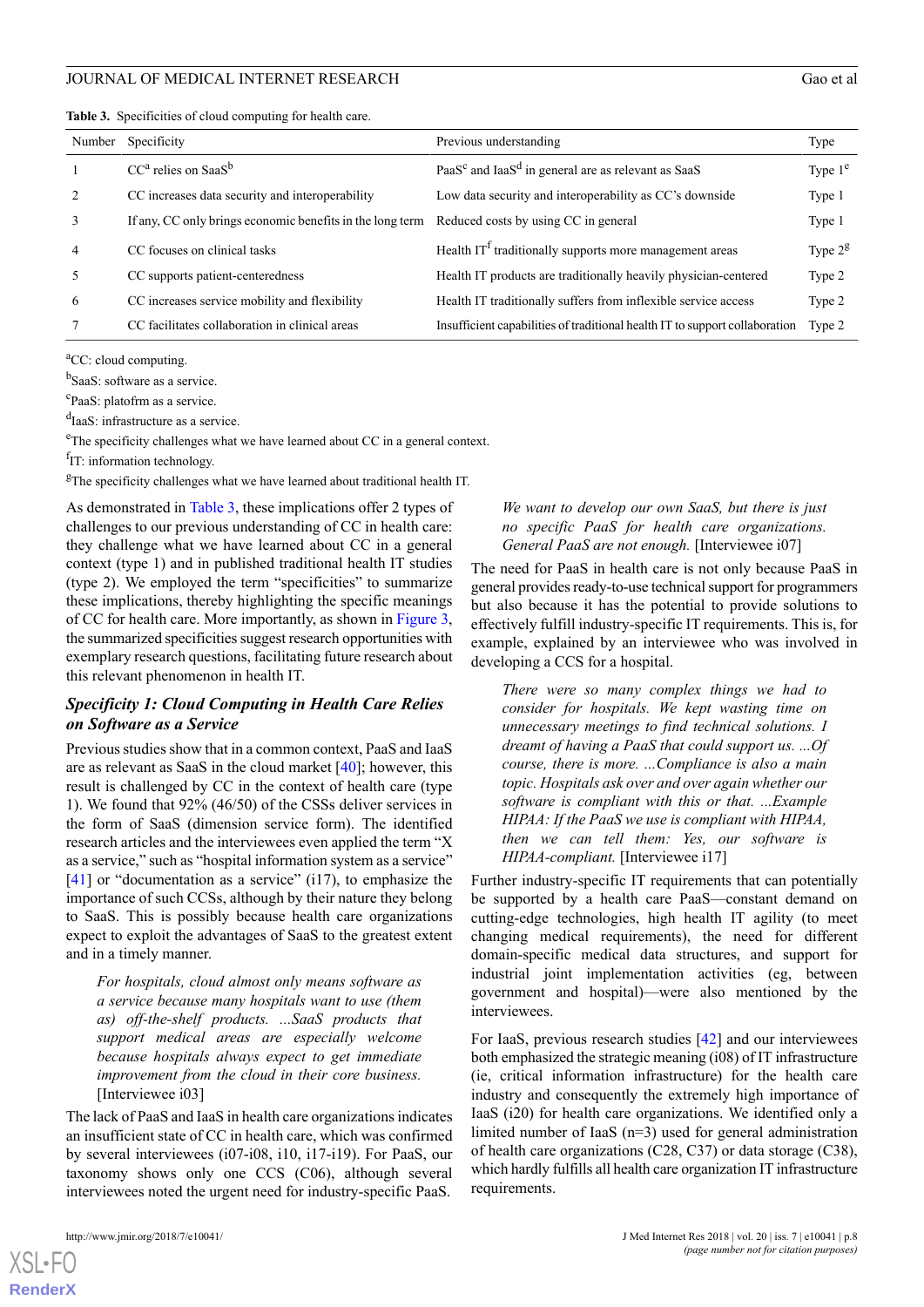<span id="page-8-0"></span>Figure 3. Research opportunities for cloud computing in health care. CC: cloud computing, CCS: cloud computing service, IaaS: infrastructure as a service, IT: information technology, PaaS: platform as a service.

| Specificity-# (motivation for<br>research opportunity[ies])                                         | Research opportunity(ies) (exemplary<br>research question[s])                                                                                                                                                                                                                                                                                             |
|-----------------------------------------------------------------------------------------------------|-----------------------------------------------------------------------------------------------------------------------------------------------------------------------------------------------------------------------------------------------------------------------------------------------------------------------------------------------------------|
|                                                                                                     | Explanation for the lack of PaaS and IaaS in health care<br>(- Why is PaaS [or IaaS] lacking in health care settings?)                                                                                                                                                                                                                                    |
|                                                                                                     | Design and development of industry-specific IaaS (or<br>PaaS)                                                                                                                                                                                                                                                                                             |
| Specificity-1 (need for [industry-<br>specific] PaaS and IaaS)                                      | (- How can industrial IaaS [or PaaS] fulfill specific IT<br>infrastructure [or platform] requirements in health care?<br>- How can IaaS provide IT infrastructures to enable digital<br>transformations in health care?)<br>- How/Why/Under what conditions does CC become a<br>critical infrastructure for the health care industry?)                    |
| Specificity-2 (data security and<br>interoperability as traditional                                 | Investigating adopter's awareness and perception of<br>increased data security and interoperability through CC<br>(- How can users be informed about the improved security<br>and interoperability from CC for hospitals?)                                                                                                                                |
| barriers to health IT adoption)                                                                     | Identification of the factors that have industry-specific<br>impacts on cloud adoption/acceptance<br>$\left(-$ What factors [of CC] have industry-specific impacts<br>on cloud adoption in the health care industry?)                                                                                                                                     |
| Specificity-3 (low cost as the<br>principal reason for health IT<br>adoption)                       | Explaining the economic results of using CC<br>(- How are the economic results of using CC related<br>to the length of CC's use in health care organizations?<br>- What factors influence the short-term/long-term<br>economic results of CC in health care organizations?<br>- What transformative value does CC have for health care<br>organizations?) |
|                                                                                                     | Enhancing (short-term) economic benefits of using CC<br>(- How can cloud business processes be designed to<br>improve CC's economic results in health care?)                                                                                                                                                                                              |
| Specificity-4 (clinical and health-<br>related research areas especially<br>rely on IT scalability) | Investigating the ways CC supports health and medical<br>research<br>(- What research activities in health and medical research<br>can be supported by CC?<br>- How does CC support the technologies used [eg,<br>big data, genomics] in health and medical research?)                                                                                    |
| Specificity-5 (need for more<br>patient-centeredness)                                               | Explanation the ways CC supports patient-centeredness<br>(- When does the involvement of family members as cloud<br>users support patient-centeredness in health care<br>organizations?)                                                                                                                                                                  |
| Specificity-6 (need for innovative<br>mobile and pervasive<br>technologies)                         | Exploring how CC overcomes the limitations of mobile<br>or small devices (eg, sensor networks) in health care<br>(- How does CC support the use of pervasive computing<br>technologies for health care?)                                                                                                                                                  |
| Specificity-7 (need for improved                                                                    | Improvement and evaluation of CCSs that support<br>collaboration in clinical activities<br>(- What factors influence CC's capability to support<br>collaboration in clinical activities?)                                                                                                                                                                 |
| collaboration in health care)                                                                       | Investigating how CC supports collaboration in areas<br>other than clinical in health care<br>(- How does CC support collaboration in health care<br>organizations' administrative/medical research activities?)                                                                                                                                          |

Future research could focus on exploring the lack of PaaS and IaaS for health care. As revealed by our interview data, there is a particular need for research studies that systematically investigate specific requirements for health care that cannot be

covered by PaaS and IaaS in a common context and thus a need to design and develop industry-specific PaaS and IaaS.

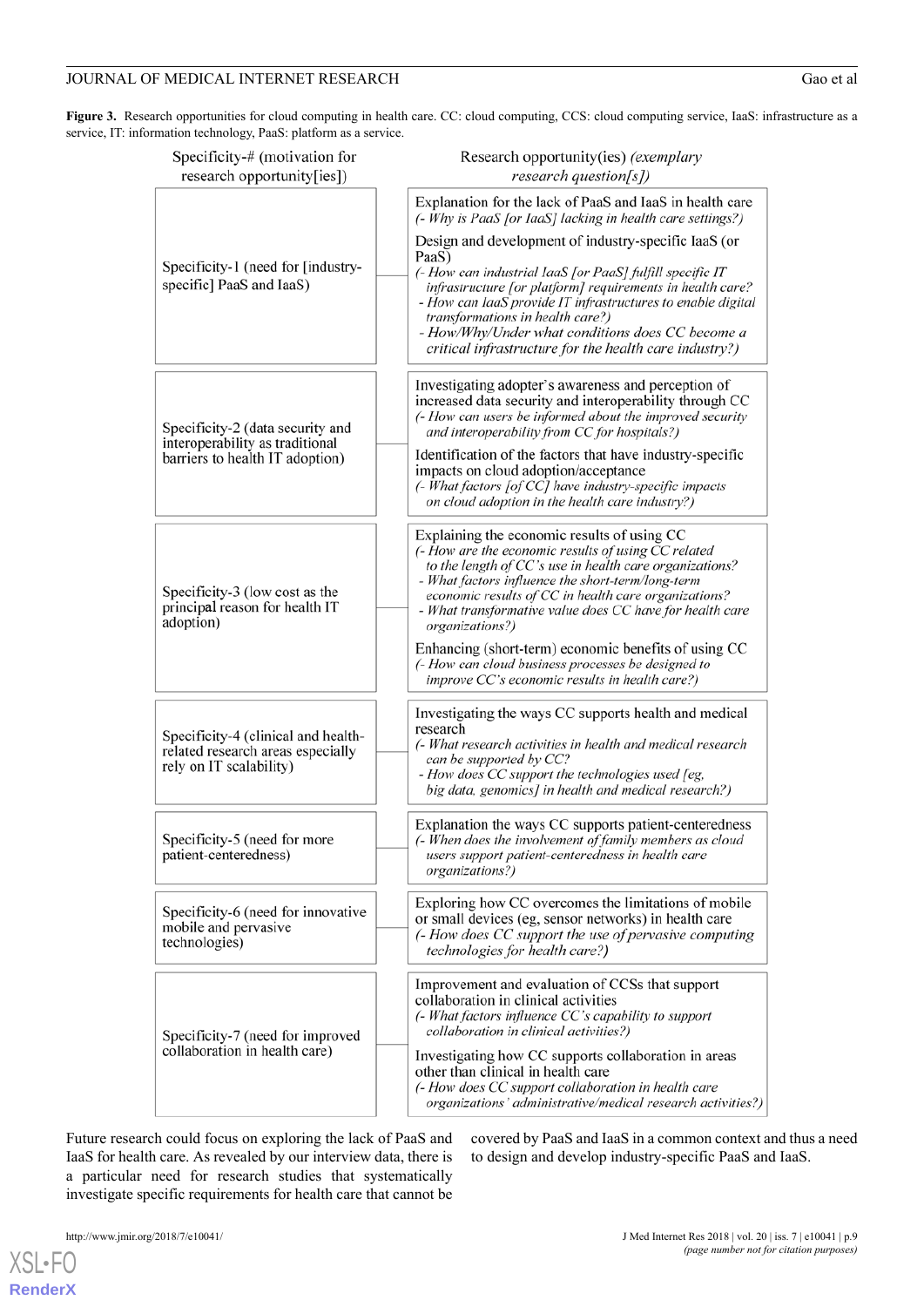# *Specificity 2: Cloud Computing Brings More Data Security and Interoperability to Health Care*

Previous studies have raised concerns about security and privacy as the Achilles heel of CC [\[43](#page-14-0)], which are main barriers for the adoption of health IT artifacts [\[44](#page-14-1),[45\]](#page-14-2). These concerns might be more severe for public clouds, whose infrastructures are accessible by many different users [[46\]](#page-14-3). However, the dimension deployment model indicates that more than half of the investigated CCSs are based on public clouds, especially given that almost all of these CCSs involved patient data (dimension: patient data involvement) that were sensitive and entailed security or privacy issues. To this end, providing a high level of data security was regarded as a targeted cloud advantage in 10 of the identified CCSs, of which 6 were deployed on public clouds. This challenges our understanding of CC in a general context (type 1). Additionally, interoperability may also impede the adoption of CC in a general context [[47\]](#page-14-4). For health care, however, our taxonomy demonstrates that increased interoperability is a benefit of CC. Security and interoperability are traditionally the most intractable challenges in health IT, and industry standards concerning IT security and interoperability in health care are evolving [[9\]](#page-12-8). Cloud providers can devote resources to the implementation of industry standards or best practices that many hospitals cannot afford [[4\]](#page-12-3). CC can thereby address security and interoperability issues in a more effective manner, which was confirmed by the interviewed experts (i03-i04, i06-i07, i10, i13-i14, i16-i18, i21).

*CC is safe. The problem is how to make people believe that.* [Interviewee i13]

*Data security, interoperability...these are pluses. Speaking of data security, using paper is also not safe, if you insist on saying a cloud is not safe.* [Interviewee i21]

As highlighted in [Figure 3](#page-8-0), future research could investigate the role of security and interoperability in cloud adoption studies and focus on the adopter's awareness or perception of increased data security and interoperability from CC in health care settings. Moreover, researchers could focus on exploring the factors (such as security and interoperability) that have industry-specific impacts on cloud adoption in health care, in contrast to a general context.

# *Specificity 3: Cloud Computing Brings Economic Benefits to Health Care Organizations, if Any, Only in the Long Term*

It is surprising that CC offered economic advantages (cost efficiency) for only 11 of the 50 CCSs. In a general context, the use of CC is heavily motivated by short-term economic interests [[48\]](#page-14-5). Research relying on this general understanding of CC claimed the low costs were the principle advantage of CC in health care [\[4](#page-12-3)]. Our research challenges the understanding of CC in a general context (type 1) by revealing that when using CCSs, many health care organizations frequently must transfer large volumes of data to and from the cloud (eg, medical images [[49\]](#page-14-6)). This can cause data transfer bottlenecks due to the obsolete (network) infrastructures currently in place at many health care organizations—a typical industry-specific IT issue (i02, i08, i15). Thus, CC might still require significant short-term

investments in health care organizations' network resources, internet bandwidth, or other relevant infrastructures. It is therefore not surprising that the interviewees were not convinced of the potential financial advantages of using CC in health care (i01-i05, i07, i10, i17). They (i01-i02, i10) even noted that additional expenses for CC, such as consulting fees, could increase health care organizations' expenses. However, our interviewees reported that in the long term, CC will reduce their general IT maintenance work (i02, i24) and help them avoid possible IT reinvestments (i22). Future research could therefore focus on (re)examining and explaining the economic results of using CCSs in health care organizations. Moreover, researchers could focus on CC business processes or investment strategies in health care settings that enhance the short-term benefits for health care organizations.

# *Specificity 4: Cloud Computing Mainly Focuses on Clinical Tasks (by Leveraging High Scalability)*

We recognize that most of the identified CCSs (36 of 50) support clinical tasks in health care organizations (dimension: supported task). This observation challenges previous studies about traditional health IT (type 2), which have concluded that health care organizations primarily focus on the use of IT applications for administrative, strategic, or financial functions rather than clinical activities [\[50](#page-14-7)]. These findings reflect an urgent need to use CC to remedy the deficiencies of traditional health IT in the context of health care organizations' clinical activities, as revealed by our literature review [[51\]](#page-14-8).

*In clinical practice, even ordinary data analysis occasionally overwhelms traditional health IT with large volumes of data and complex analytical algorithms.* [Interviewee i16]

CC can address this problem with highly scalable IT resources and is therefore considered a "powerful weapon for IT tasks in the clinical area" (Interviewee i03).

This viewpoint is supported by our taxonomy, as more than 70% (23/32) of the CCSs possessed high scalability as one of their advantages (dimension: targeted cloud advantage), with a focus on clinical areas. For research opportunities, we suggest researchers concentrate on CC that supports research tasks in health care because both the literature [\[52](#page-14-9)] and our interviewees (eg, i18) reveal that research activities in health care depend even more on highly scalable IT resources to address large amounts of data, which is currently managed only in a small number of identified CCSs (n=6).

# *Specificity 5: Cloud Computing Supports Patient-Centeredness*

A conservative but still well-recognized view of health IT is that medical staff are the main users of health IT applications [[53,](#page-14-10)[54\]](#page-14-11), and many existing health IT applications are heavily physician-centered. However, the evidence from our taxonomy challenges this view (type 2) and implies a high potential of CC to realize patient-centeredness—a promising future direction for health IT [\[55](#page-14-12)]. Regarding the user dimension, we noticed that 8 identified CCSs included patients as their users, which is a premise of patient-centered health IT services. Among them, 7 CCSs were patient-centered (C05, C07, C10, C26, C29, C32,

```
XSL•FO
RenderX
```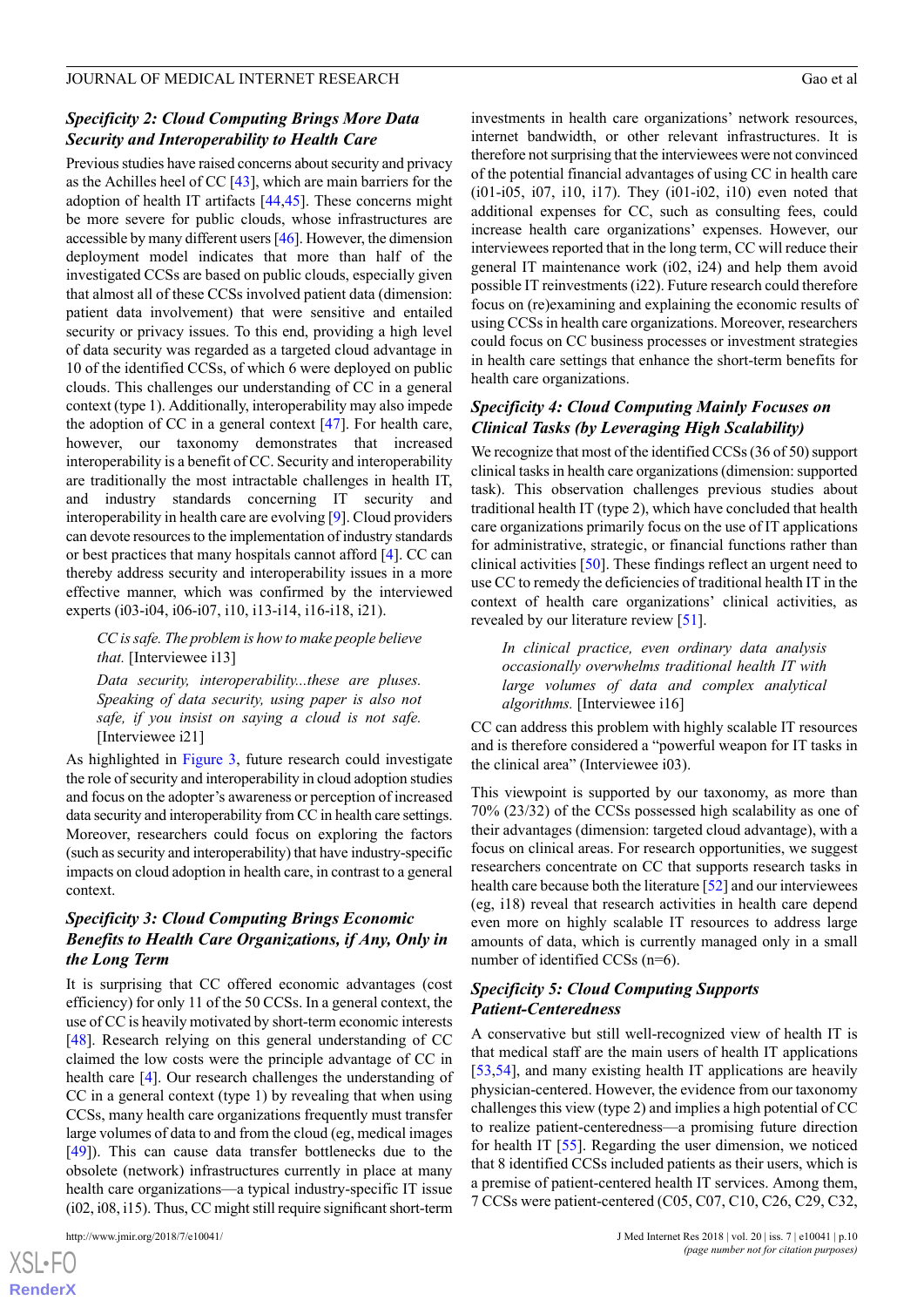C34), as they possessed 3 essential attributes of patient-centered health IT: patient-focused, patient-active, and patient-empowered [[56\]](#page-14-13). Additionally, several interviewees (i02, i07-i08, i11) noted that CC innovatively involves patient family members to realize patient-centeredness, as did 2 identified CCSs (C26, C29). An interviewee, whose hospital deploys a medical appointment CCS for patients, had this to say:

*Seniors, the disabled, or someone who doesn't like technologies also needs to use appointment services, so we decided to involve their relatives. ...Although we have to have more users and processes now, I believe CC can offer the necessary computer resources. It's a good thing, and I think this might be a reason to have more CCSs.* [Interviewee i02]

*We even have some patients who don't use the Internet at all. Their children could help them...only in this way can we ensure that each patient truly benefits from our services.* [Interviewee i08]

Despite the potential of CC to support patient-centeredness, only a limited number of patient-centered CCSs were identified in this study. Future research could therefore focus on examining how CC supports patient-centeredness and on designing further CCSs that support it.

# *Specificity 6: Cloud Computing Increases Service Mobility and Flexibility*

We found that 42% (21/50) of the identified CCSs adapt themselves to or are specialized for certain devices for service delivery (dimension: service delivery device). For CCSs that support clinical tasks, this rate is even higher (16/36, 45%). In general, a barrier impeding the use of health IT is the alteration of users' traditional workflow paradigm [\[57](#page-14-14)]. For health IT that supports clinical functions, physicians who are forced to adapt health care delivery processes to technologies are often unwilling to use it. Our taxonomy reveals that almost 80% (16/21) of the CCSs that were adapted to user devices, such as mobile phones and tablet PCs or other specialized medical devices, targeted service ubiquity (dimension: targeted cloud advantage) and thus the mobility and flexibility of IT service delivery (type 2). Existing health IT research concluded that these devices are inherently subjected to limited computing capacity and are criticized as unsuitable for complex tasks, such as clinical work [[58\]](#page-14-15). However, our research shows that more than one-third (8/21) of the CCSs that were adapted to user devices enjoyed the benefit of resource scalability (dimension: targeted cloud advantage). Thus, as emphasized by our interviewees, CC can effectively "offset the [traditional] limitations of mobile devices or other small devices. It can increase the use of innovative devices in health care" (Interviewee i07). Future research could explore how CC overcomes the limitations of mobile or small devices in health care, which is a relevant but underinvestigated topic in health IT [\[58](#page-14-15)].

# *Specificity 7: Cloud Computing Facilitates Collaboration in Clinical Settings.*

Our taxonomy demonstrates that most of the CCSs (46/50) involved the use of patient data (dimension: patient data involvement). One major expected purpose of involving patient

 $XS$ -FO **[RenderX](http://www.renderx.com/)** data in health IT is to employ the data as a means to link users or systems in different clinical areas and thereby facilitate their collaboration [[59\]](#page-14-16). However, research generally highlights a lack of sufficient health IT applications that support collaboration [\[60](#page-14-17)]. Our taxonomy challenges this (type 2) and reveals that CC has the potential to address this issue, as 21 of the 46 CCSs (that involve patient data and support clinical areas) possessed shareability or interoperability as an advantage (dimension: targeted cloud advantage) and had improved collaboration between users or systems as one of their main purposes. However, these CCSs are not without limitations. Only a small fraction of these CCSs (6/21) involved patient data from external sources (dimension: patient data involved). Including patient data from different sources is the basis of collaboration in clinical activities [[51\]](#page-14-8). Our interviewees (i02, i05, i08, i11, i15) noted that including patient data from external sources (eg, external medical professionals or patients themselves) is relevant for improving collaboration in clinical processes because "no hospitals can depend only on themselves. They need continual cooperation with, at least, patients" (Interviewee i02).

The interviewees remarked that CCSs in health care organizations that have a collaboration purpose mostly focus on internal data exchanges (which was also revealed by our taxonomy), although they believed that CC has the potential to also facilitate collaboration with external parties. The timeliness dimension is another indicator for collaboration because it addresses how intensively data exchanges occur. However, for the 21 CCSs that supported clinical areas and possessed the shareability or interoperability characteristics, we found that only 8 enabled real-time data exchanges. Real time is crucial for effective data exchanges and the resulting collaboration in clinical processes (i05-i06, i08, i11, i18).

*Collaboration [based on data exchanges] should not only take place but also in a real-time manner. A delay of important data for even a few minutes could be fatal for clinical activities.* [Interviewee i08]

Future research should therefore strive to improve CCSs for collaboration in clinical activities due to the currently (still) insufficient state of CCSs (as well as general health IT [[51,](#page-14-8)[60](#page-14-17)]) for supporting collaboration. Moreover, researchers could also investigate how CC supports collaboration in areas other than clinical settings in health care.

### **Contributions**

For health IT research, our contributions are threefold. First, we suggest a taxonomy that structures the knowledge of CCSs (ie, CCS properties) for health care organizations. In particular, our taxonomy targets principle and how-to knowledge to systematically conceptualize the concept of CC for health care settings. Unlike previous research that heavily relied on CC literature from common contexts or on traditional understandings of health IT, our study analyzed CC's industry-specific properties not only from the health IT literature but also from practice. Thus, the derived dimensions and characteristics of the taxonomy highlight the aspects of CC that are most relevant to health care. We thereby contribute to closing the gap between an insufficient conceptual understanding of CC and the actual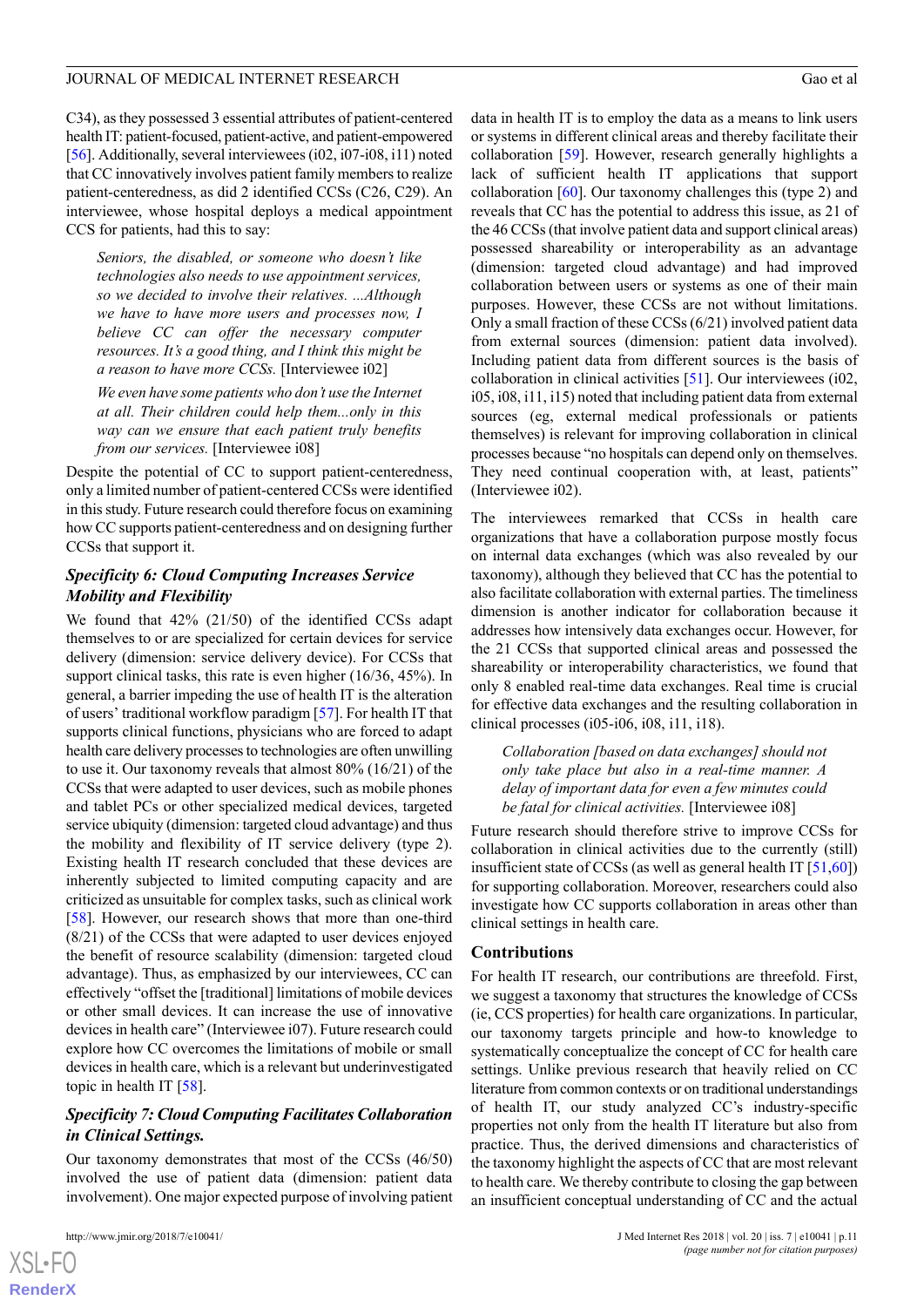phenomenon in practice for health care. Second, our taxonomy suggests 7 specificities that subvert and thus challenge our previous understanding of CC in a general context or of traditional health IT. These specificities advance the understanding of CC in health care. Third, we derived concrete research opportunities for health IT (see [Multimedia Appendix](#page-12-15) [6](#page-12-15) for a summary). As presented at the beginning, health IT researchers have been interested in the development of single CC applications or data security topics. For both topics, we provide suggestions that guide future research (eg, to focus on developing CCSs that enable collaboration in health care) or even create new opportunities and directions (eg, to focus on inherently increased, instead of decreased, IT security in health care by using CC). In addition, we noticed that research topics on CC are by nature broad and diverse, which should not be limited to the development of CC applications and IT security, as in current health care settings, but can include more areas such as its business perspective  $[61,62]$  $[61,62]$  $[61,62]$ , its adoption (by organizations) [[63,](#page-14-20)[64\]](#page-14-21), user awareness and acceptance [\[65](#page-14-22),[66\]](#page-14-23), and its certification [\[67](#page-14-24)-[69\]](#page-14-25). The proposed research directions in this study are a step toward facilitating research on CC in health care settings.

For health IT practice, the derived taxonomy can be applied to investigate CCSs for health care organizations on 2 different levels. On a macro level, the classification of available CCSs in a certain health IT market using the taxonomy can serve as an indicator of the current state of these CCSs. Cloud providers or policy makers could, for example, suggest new CCSs that address possible market gaps (eg, PaaS for hospitals). On a micro level, health care organizations could apply the taxonomy to understand an individual CCS. In particular, by combining the characteristics from the dimensions that a CCS possesses, health care organizations could specify each CCS's profile as demonstrated, for example, by the hospital decision support system for bed-patient assignments, as referred to in the Results section. By finding matches as well as mismatches between the CCS's profile and their own organizational needs, health care organizations could screen and identify CCSs that would be useful to them and thereby increase the meaningful use of CC.

# **Limitations and Conclusions**

A main limitation of this research is that our data focused on health care organizations that are hospitals and clinics, as implied by the literature review search string and by the interview questions. This is because hospitals and clinics are not only the backbone of the health care industry [\[70](#page-15-0)] but also representative IT consumers in health care [[71\]](#page-15-1). We therefore expected that a taxonomy derived from hospitals and clinics would provide more generally valid insights into CC for health care settings. Research that focuses on CC in more specific health care settings (eg, nursing homes) could employ our taxonomy as a starting point. We suggest that such research use the proposed dimensions and characteristics as a checklist to investigate CC. If required, adjustments along the taxonomy's dimensions and/or characteristics can be easily carried out [\[32\]](#page-13-13), resulting in more specific taxonomies that are useful for certain health care settings. Future research should also broaden the perspective on the topic of CC to cover further health care settings by using, for example, more general search strings for literature reviews (eg, including terms such as "health IT" and "eHealth") or by designing interview topics that cover CCSs in other health care areas.

Our work relied on data from 24 expert interviews, which does not necessarily guarantee that all CCSs for health care organizations from practice were discovered. However, the selection of our interviewees ensured a wide spectrum of knowledge about CC in health care in Asia, Western Europe, and the United States, which represent the main CC health care markets. Future research could also include niche CC markets to further verify and improve our taxonomy.

Although the term "cloud computing" has existed since 2007, the phenomenon of CC in health care remains in its infancy and calls for research on this phenomenon have emerged  $[4,25]$  $[4,25]$  $[4,25]$  $[4,25]$ . By relying on perspectives from a taxonomy for CCSs for health care organizations, we provide a solid conceptual cornerstone for research about CC in health care; moreover, the suggested specificities of CC for health care and the related future research opportunities will serve as a valuable roadmap.

# **Acknowledgments**

<span id="page-11-0"></span>We acknowledge support by Deutsche Forschungsgemeinschaft and the Open Access Publishing Fund of Karlsruhe Institute of Technology. We acknowledge support by the Multi-Disciplinary Identification of Lineage-Specific Signaling Dependencies in Cancer research project (FKZ 01ZX1406/01ZX1615), funded by the German Federal Ministry of Education and Research.

### **Conflicts of Interest**

<span id="page-11-1"></span>None declared.

# **Multimedia Appendix 1**

Overview of identified cloud computing services.

[[PDF File \(Adobe PDF File\), 468KB](http://www.jmir.org/article/downloadSuppFile/10041/80223) - [jmir\\_v20i7e10041\\_app1.pdf](http://www.jmir.org/article/downloadSuppFile/10041/80223) ]

### **Multimedia Appendix 2**

Overview of interview questions.

 $XS$  $\cdot$ FC **[RenderX](http://www.renderx.com/)**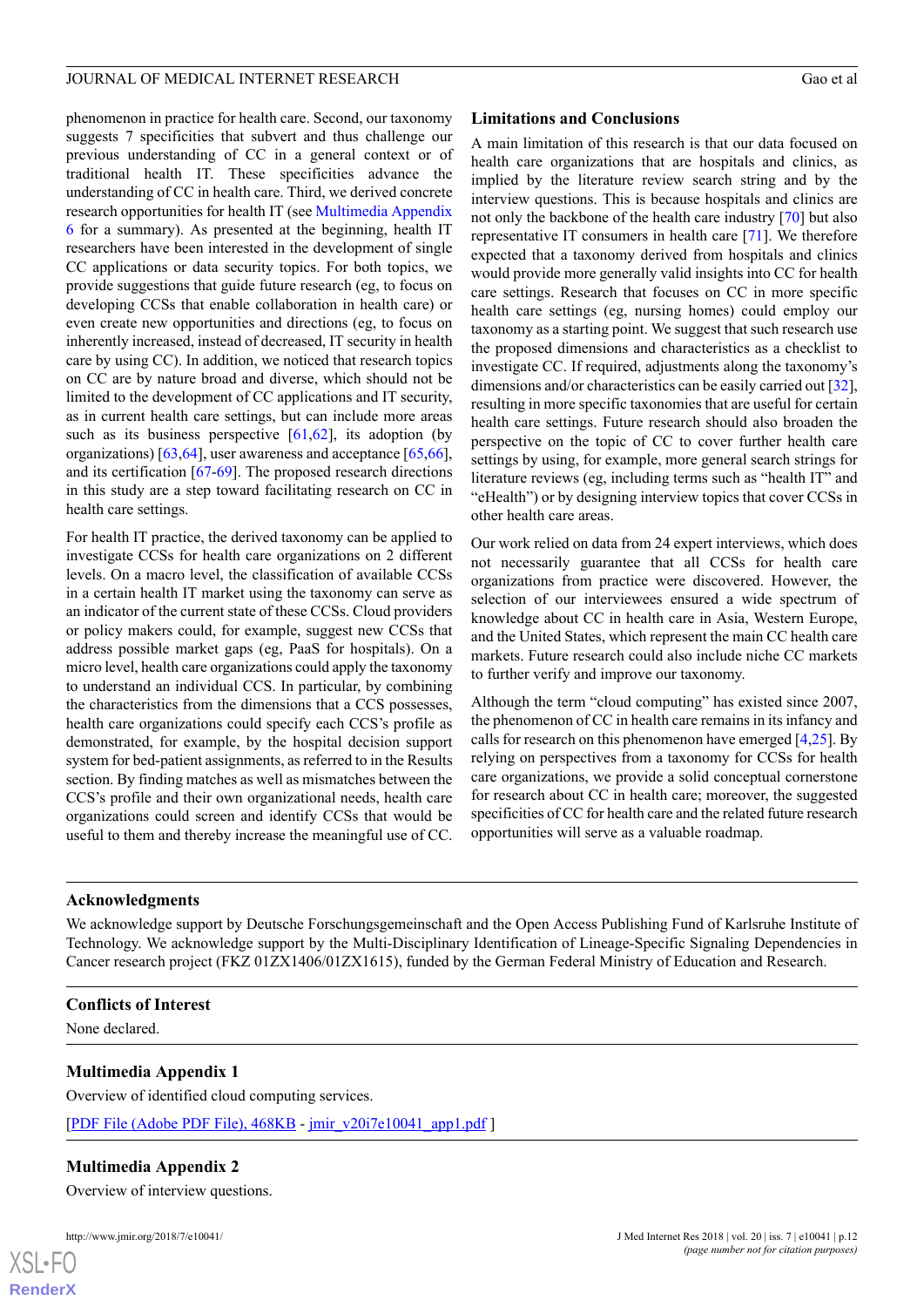[[PDF File \(Adobe PDF File\), 415KB](http://www.jmir.org/article/downloadSuppFile/10041/68940) - [jmir\\_v20i7e10041\\_app2.pdf](http://www.jmir.org/article/downloadSuppFile/10041/68940) ]

# <span id="page-12-12"></span>**Multimedia Appendix 3**

Taxonomy development iterations.

<span id="page-12-13"></span>[[PDF File \(Adobe PDF File\), 31KB](http://www.jmir.org/article/downloadSuppFile/10041/68942) - [jmir\\_v20i7e10041\\_app3.pdf](http://www.jmir.org/article/downloadSuppFile/10041/68942) ]

# **Multimedia Appendix 4**

Taxonomy of cloud computing services for health care organizations.

<span id="page-12-14"></span>[[PDF File \(Adobe PDF File\), 595KB](http://www.jmir.org/article/downloadSuppFile/10041/68944) - [jmir\\_v20i7e10041\\_app4.pdf](http://www.jmir.org/article/downloadSuppFile/10041/68944) ]

# **Multimedia Appendix 5**

Taxonomy's fulfillment of the subjective ending conditions.

<span id="page-12-15"></span>[[PDF File \(Adobe PDF File\), 427KB](http://www.jmir.org/article/downloadSuppFile/10041/68945) - [jmir\\_v20i7e10041\\_app5.pdf](http://www.jmir.org/article/downloadSuppFile/10041/68945) ]

# **Multimedia Appendix 6**

Future research directions.

<span id="page-12-0"></span>[[PDF File \(Adobe PDF File\), 480KB](http://www.jmir.org/article/downloadSuppFile/10041/75464) - [jmir\\_v20i7e10041\\_app6.pdf](http://www.jmir.org/article/downloadSuppFile/10041/75464) ]

# <span id="page-12-1"></span>**References**

- <span id="page-12-2"></span>1. Mell P, Grance T. NIST definition of cloud computing.: National Institute of Standards and Technology; 2011. URL: [http:/](http://dx.doi.org/10.6028/NIST.SP.800-145) [/dx.doi.org/10.6028/NIST.SP.800-145](http://dx.doi.org/10.6028/NIST.SP.800-145) [accessed 2018-06-27] [\[WebCite Cache ID 6wspXxvR5\]](http://www.webcitation.org/6wspXxvR5)
- <span id="page-12-3"></span>2. Paul M, Das A. Provisioning of healthcare service in cloud. In: Mishra DK, Azar AT, Joshi A, editors. Information and Communication Technology. Singapore: Springer; 2018:259-268.
- <span id="page-12-4"></span>3. Quwaider M, Jararweh Y. Multi-tier cloud infrastructure support for reliable global health awareness system. Simulation Modelling Pract Theory 2016 Sep;67:44-58. [doi: [10.1016/j.simpat.2016.06.005](http://dx.doi.org/10.1016/j.simpat.2016.06.005)]
- <span id="page-12-5"></span>4. Kuo AM. Opportunities and challenges of cloud computing to improve health care services. J Med Internet Res 2011;13(3):e67 [[FREE Full text](http://www.jmir.org/2011/3/e67/)] [doi: [10.2196/jmir.1867](http://dx.doi.org/10.2196/jmir.1867)] [Medline: [21937354](http://www.ncbi.nlm.nih.gov/entrez/query.fcgi?cmd=Retrieve&db=PubMed&list_uids=21937354&dopt=Abstract)]
- <span id="page-12-6"></span>5. Sultan N. Making use of cloud computing for healthcare provision: opportunities and challenges. Int J Inform Manag 2014 Apr;34(2):177-184. [doi: [10.1016/j.ijinfomgt.2013.12.011\]](http://dx.doi.org/10.1016/j.ijinfomgt.2013.12.011)
- <span id="page-12-7"></span>6. The key lessons of the Healthcare.gov fiasco.: ZapThink; 2013. URL: [https://www.cloudcomputing-news.net/news/2013/](https://www.cloudcomputing-news.net/news/2013/nov/01/key-lessons-of-the-healthcaregov-fiasco/) [nov/01/key-lessons-of-the-healthcaregov-fiasco/](https://www.cloudcomputing-news.net/news/2013/nov/01/key-lessons-of-the-healthcaregov-fiasco/) [accessed 2018-06-27] [\[WebCite Cache ID 6wstOkEUl](http://www.webcitation.org/6wstOkEUl)]
- <span id="page-12-8"></span>7. Knaus J, Hieke S, Binder H, Schwarzer G. Costs of cloud computing for a biometry department. A case study. Methods Inf Med 2013;52(1):72-79. [doi: [10.3414/ME11-02-0048\]](http://dx.doi.org/10.3414/ME11-02-0048) [Medline: [23188548\]](http://www.ncbi.nlm.nih.gov/entrez/query.fcgi?cmd=Retrieve&db=PubMed&list_uids=23188548&dopt=Abstract)
- <span id="page-12-9"></span>8. Miah SJ, Hasan J, Gammack JG. On-cloud healthcare clinic: an e-health consultancy approach for remote communities in a developing country. Telematics and Informatics 2017 Feb;34(1):311-322. [doi: [10.1016/j.tele.2016.05.008\]](http://dx.doi.org/10.1016/j.tele.2016.05.008)
- <span id="page-12-10"></span>9. Nelson R, Staggers N. Health Informatics: An Interprofessional Approach. 2nd Edition. Philadelphia: Evolve Elsevier; 2018.
- <span id="page-12-11"></span>10. Mathieson S. Does Cambridge University Hospital's Epic project indicate NHS lacks capacity?. 2015. URL: [http://www.](http://www.computerweekly.com/feature/Does-Cambridge-Universitys-Epic-project-indicate-NHS-lacks-capacity) [computerweekly.com/feature/Does-Cambridge-Universitys-Epic-project-indicate-NHS-lacks-capacity](http://www.computerweekly.com/feature/Does-Cambridge-Universitys-Epic-project-indicate-NHS-lacks-capacity) [accessed 2018-01-31] [[WebCite Cache ID 6wstihTuz](http://www.webcitation.org/6wstihTuz)]
- 11. Moore-Colyer R. HP overhauls Cambridge University Hospitals? IT in £200m project. 2015. URL: [https://www.v3.co.uk/](https://www.v3.co.uk/v3-uk/news/2414532/hp-overhauls-cambridge-university-hospitals-it-in-gbp200m-project) [v3-uk/news/2414532/hp-overhauls-cambridge-university-hospitals-it-in-gbp200m-project](https://www.v3.co.uk/v3-uk/news/2414532/hp-overhauls-cambridge-university-hospitals-it-in-gbp200m-project) [accessed 2018-01-31] [\[WebCite](http://www.webcitation.org/6wstvlsSZ) [Cache ID 6wstvlsSZ](http://www.webcitation.org/6wstvlsSZ)]
- 12. Zhang Y, Qiu M, Tsai C, Hassan MM, Alamri A. Health-CPS: healthcare cyber-physical system assisted by cloud and big data. IEEE Systems Journal 2017 Mar;11(1):88-95. [doi: [10.1109/Jsyst.2015.2460747](http://dx.doi.org/10.1109/Jsyst.2015.2460747)]
- 13. Peddi SVB, Kuhad P, Yassine A, Pouladzadeh P, Shirmohammadi S, Shirehjini AAN. An intelligent cloud-based data processing broker for mobile e-health multimedia applications. Future Gen Comput Sys 2017 Jan;66:71-86. [doi: [10.1016/j.future.2016.03.019](http://dx.doi.org/10.1016/j.future.2016.03.019)]
- 14. Tawalbeh L, Bakheder W, Song H. A mobile cloud computing model using the Cloudlet scheme for big data applications. 2016 Presented at: 2016 IEEE First International Conference on Connected Health Applications; Washington.
- 15. Bussery J, Denis L, Guillon B, Liu P, Marchetti G, Rahal G. eTRIKS platform: conception and operation of a highly scalable cloud-based platform for translational research and applications development. Comput Biol Med 2018 Apr 01;95:99-106. [doi: [10.1016/j.compbiomed.2018.02.006](http://dx.doi.org/10.1016/j.compbiomed.2018.02.006)] [Medline: [29482119](http://www.ncbi.nlm.nih.gov/entrez/query.fcgi?cmd=Retrieve&db=PubMed&list_uids=29482119&dopt=Abstract)]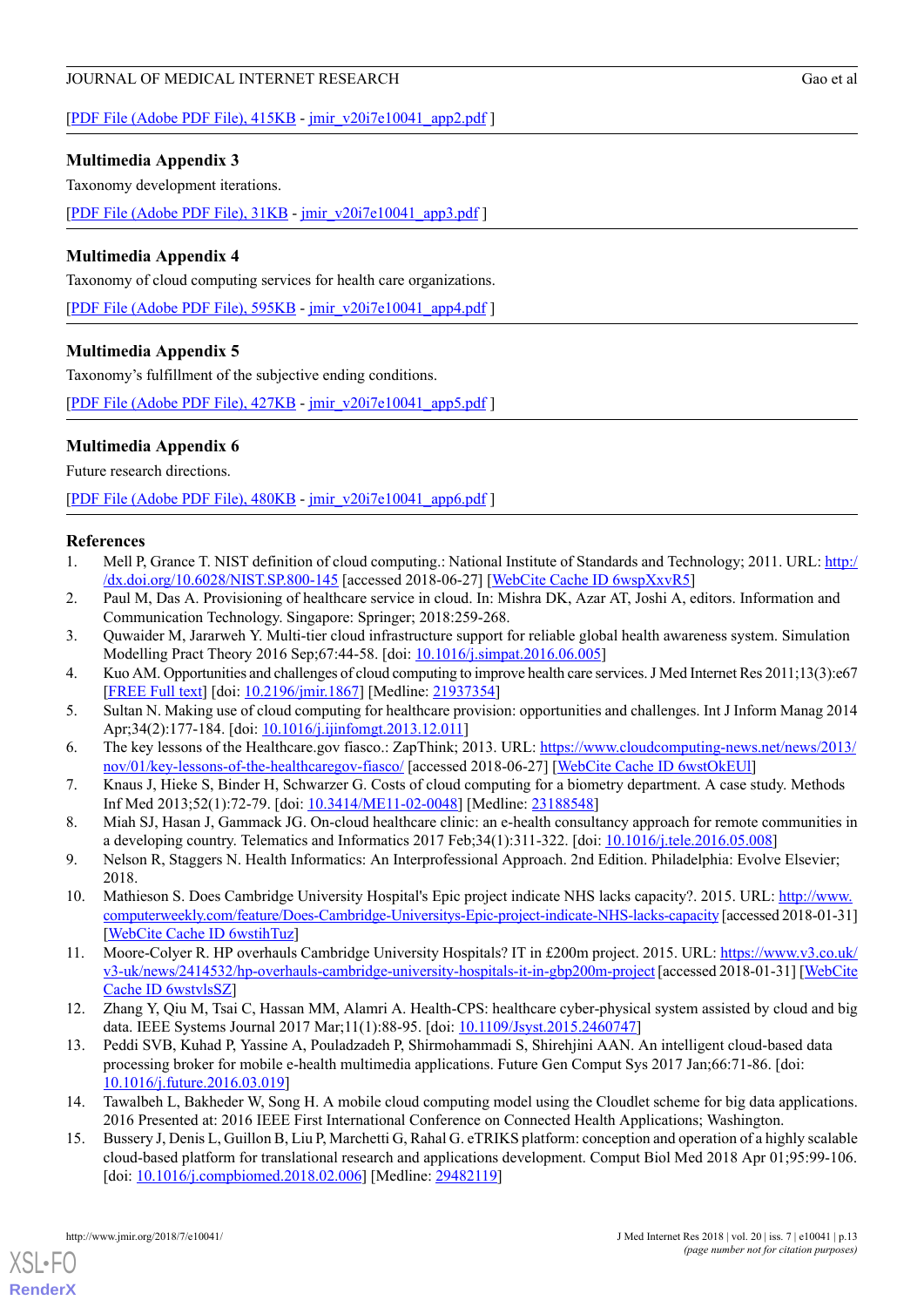- <span id="page-13-0"></span>16. Hostetter J, Khanna N, Mandell JC. Integration of a zero-footprint cloud-based picture archiving and communication system with customizable forms for radiology research and education. Acad Radiol 2018 Jun;25(6):811-818. [doi: [10.1016/j.acra.2018.01.031](http://dx.doi.org/10.1016/j.acra.2018.01.031)] [Medline: [29555567\]](http://www.ncbi.nlm.nih.gov/entrez/query.fcgi?cmd=Retrieve&db=PubMed&list_uids=29555567&dopt=Abstract)
- <span id="page-13-1"></span>17. Pinheiro A, Dias Canedo E, de Sousa Junior RT, de Oliveira Albuquerque R, García Villalba LJ, Kim T. Security architecture and protocol for trust verifications regarding the integrity of files stored in cloud services. Sensors (Basel) 2018 Mar 02;18(3):753 [[FREE Full text](http://www.mdpi.com/resolver?pii=s18030753)] [doi: [10.3390/s18030753](http://dx.doi.org/10.3390/s18030753)] [Medline: [29498641](http://www.ncbi.nlm.nih.gov/entrez/query.fcgi?cmd=Retrieve&db=PubMed&list_uids=29498641&dopt=Abstract)]
- 18. Cheng Q, Zhang X, Ma J. ICASME: an improved cloud-based authentication scheme for medical environment. J Med Syst 2017 Mar;41(3):44. [doi: [10.1007/s10916-017-0693-8](http://dx.doi.org/10.1007/s10916-017-0693-8)] [Medline: [28181095](http://www.ncbi.nlm.nih.gov/entrez/query.fcgi?cmd=Retrieve&db=PubMed&list_uids=28181095&dopt=Abstract)]
- 19. Datta S, Bettinger K, Snyder M. Corrigendum: secure cloud computing for genomic data. Nat Biotechnol 2016 Oct 11;34(10):1072. [doi: [10.1038/nbt1016-1072c](http://dx.doi.org/10.1038/nbt1016-1072c)] [Medline: [27727225](http://www.ncbi.nlm.nih.gov/entrez/query.fcgi?cmd=Retrieve&db=PubMed&list_uids=27727225&dopt=Abstract)]
- <span id="page-13-2"></span>20. Vidal D, Iriso S, Mulero R. CLARUS as a cloud security framework: eHealth use case. Stud Health Technol Inform 2017;245:1240. [Medline: [29295327\]](http://www.ncbi.nlm.nih.gov/entrez/query.fcgi?cmd=Retrieve&db=PubMed&list_uids=29295327&dopt=Abstract)
- <span id="page-13-3"></span>21. Sahi A, Lai D, Li Y. Security and privacy preserving approaches in the eHealth clouds with disaster recovery plan. Comput Biol Med 2016 Dec 01;78:1-8. [doi: [10.1016/j.compbiomed.2016.09.003\]](http://dx.doi.org/10.1016/j.compbiomed.2016.09.003) [Medline: [27639895](http://www.ncbi.nlm.nih.gov/entrez/query.fcgi?cmd=Retrieve&db=PubMed&list_uids=27639895&dopt=Abstract)]
- <span id="page-13-4"></span>22. Glasberg R, Hartmann M, Draheim M, Tamm G, Hessel F. Risks and crises for healthcare providers: the impact of cloud computing. Sci World J 2014;2014:524659 [\[FREE Full text](https://dx.doi.org/10.1155/2014/524659)] [doi: [10.1155/2014/524659\]](http://dx.doi.org/10.1155/2014/524659) [Medline: [24707207\]](http://www.ncbi.nlm.nih.gov/entrez/query.fcgi?cmd=Retrieve&db=PubMed&list_uids=24707207&dopt=Abstract)
- <span id="page-13-5"></span>23. AbuKhousa E, Mohamed N, Al-Jaroodi J. eHealth cloud: opportunities and challenges. Future Internet 2012 Jul 04;4(4):621-645. [doi: [10.3390/fi4030621\]](http://dx.doi.org/10.3390/fi4030621)
- <span id="page-13-6"></span>24. Chiasson M, Davidson E. Pushing the contextual envelope: developing and diffusing IS theory for health information systems research. Information and Organization 2004;14(3):155-188. [doi: [10.1016/j.infoandorg.2004.02\]](http://dx.doi.org/10.1016/j.infoandorg.2004.02)
- <span id="page-13-8"></span><span id="page-13-7"></span>25. Griebel L, Prokosch H, Köpcke F, Toddenroth D, Christoph J, Leb I, et al. A scoping review of cloud computing in healthcare. BMC Med Inform Decis Mak 2015;15(17):8219 [[FREE Full text](http://bmcmedinformdecismak.biomedcentral.com/articles/10.1186/s12911-015-0145-7)] [doi: [10.1186/s12911-015-0145-7\]](http://dx.doi.org/10.1186/s12911-015-0145-7) [Medline: [25888747](http://www.ncbi.nlm.nih.gov/entrez/query.fcgi?cmd=Retrieve&db=PubMed&list_uids=25888747&dopt=Abstract)]
- 26. Wand Y, Monarchi DE, Parsons J, Woo CC. Theoretical foundations for conceptual modelling in information systems development. Dec Sup Sys 1995 Dec;15(4):285-304. [doi: [10.1016/0167-9236\(94\)00043-6\]](http://dx.doi.org/10.1016/0167-9236(94)00043-6)
- <span id="page-13-9"></span>27. Kebede MM, Liedtke TP, Möllers T, Pischke CR. Characterizing active ingredients of eHealth interventions targeting persons with poorly controlled type 2 diabetes mellitus using the behavior change techniques taxonomy: scoping review. J Med Internet Res 2017 Oct 12;19(10):e348 [[FREE Full text](http://www.jmir.org/2017/10/e348/)] [doi: [10.2196/jmir.7135](http://dx.doi.org/10.2196/jmir.7135)] [Medline: [29025693\]](http://www.ncbi.nlm.nih.gov/entrez/query.fcgi?cmd=Retrieve&db=PubMed&list_uids=29025693&dopt=Abstract)
- <span id="page-13-12"></span><span id="page-13-11"></span><span id="page-13-10"></span>28. Albahri OS, Albahri AS, Mohammed KI, Zaidan AA, Zaidan BB, Hashim M, et al. Systematic review of real-time remote health monitoring system in triage and priority-based sensor technology: taxonomy, open challenges, motivation and recommendations. J Med Syst 2018 Mar 22;42(5):80. [doi: [10.1007/s10916-018-0943-4\]](http://dx.doi.org/10.1007/s10916-018-0943-4) [Medline: [29564649\]](http://www.ncbi.nlm.nih.gov/entrez/query.fcgi?cmd=Retrieve&db=PubMed&list_uids=29564649&dopt=Abstract)
- 29. Herzlinger RE. Why innovation in health care is so hard. Harv Bus Rev 2006 May;84(5):58-66. [Medline: [16649698\]](http://www.ncbi.nlm.nih.gov/entrez/query.fcgi?cmd=Retrieve&db=PubMed&list_uids=16649698&dopt=Abstract)
- <span id="page-13-13"></span>30. Rogers E. Diffusion of Innovations. 5th Edition. New York: Free Press; 2003.
- <span id="page-13-14"></span>31. Linthicum D. Everyone has heard of the cloud, but few know what it is. 2013. URL: [http://www.infoworld.com/article/](http://www.infoworld.com/article/2613402/cloud-computing/everyone-has-heard-of-the-cloud--but-few-know-what-it-is.html) [2613402/cloud-computing/everyone-has-heard-of-the-cloud--but-few-know-what-it-is.html](http://www.infoworld.com/article/2613402/cloud-computing/everyone-has-heard-of-the-cloud--but-few-know-what-it-is.html) [accessed 2018-06-27] [[WebCite](http://www.webcitation.org/6wsuv1OEp) [Cache ID 6wsuv1OEp](http://www.webcitation.org/6wsuv1OEp)]
- <span id="page-13-15"></span>32. Nickerson RC, Varshney U, Muntermann J. A method for taxonomy development and its application in information systems. Eur J Inf Syst 2012 Jun 19;22(3):336-359. [doi: [10.1057/ejis.2012.26\]](http://dx.doi.org/10.1057/ejis.2012.26)
- <span id="page-13-16"></span>33. Moher D. Preferred Reporting Items for Systematic Reviews and Meta-Analyses: the PRISMA statement. Ann Intern Med 2009 Aug 18;151(4):264. [doi: [10.7326/0003-4819-151-4-200908180-00135](http://dx.doi.org/10.7326/0003-4819-151-4-200908180-00135)]
- <span id="page-13-17"></span>34. Patton M. Qualitative Research & Evaluation Methods: Integrating Theory and Practice: the Definitive Text of Qualitative Inquiry Frameworks and Options. 4th Edition. Thousand Oaks: Sage Publlications; 2015.
- <span id="page-13-18"></span>35. Worldwide public cloud services spending forecast to reach \$122.5 billion in 2017, according to IDC.: IDC; 2017. URL: <https://www.idc.com/getdoc.jsp?containerId=prUS42321417> [accessed 2018-04-16] [[WebCite Cache ID 6yjHfKR1N](http://www.webcitation.org/6yjHfKR1N)]
- <span id="page-13-19"></span>36. Kelleher J. Cloud computing market set to increase 21.9 percent annually in the healthcare industry. 2017. URL: [https:/](https://www.opengovasia.com/articles/6631-cloud-computing-market-set-to-increase-219-percent-annually-in-the-healthcare-industry) [/www.opengovasia.com/articles/](https://www.opengovasia.com/articles/6631-cloud-computing-market-set-to-increase-219-percent-annually-in-the-healthcare-industry) [6631-cloud-computing-market-set-to-increase-219-percent-annually-in-the-healthcare-industry](https://www.opengovasia.com/articles/6631-cloud-computing-market-set-to-increase-219-percent-annually-in-the-healthcare-industry) [accessed 2018-04-17] [[WebCite Cache ID 6yk2hnITb\]](http://www.webcitation.org/6yk2hnITb)
- <span id="page-13-21"></span><span id="page-13-20"></span>37. Kshetri N. IT in the Chinese healthcare industry. IT Prof 2013 Jan;15(1):12-15. [doi: [10.1109/MITP.2013.14\]](http://dx.doi.org/10.1109/MITP.2013.14)
- <span id="page-13-22"></span>38. Hors-Fraile S, Rivera-Romero O, Schneider F, Fernandez-Luque L, Luna-Perejon F, Civit-Balcells A, et al. Analyzing recommender systems for health promotion using a multidisciplinary taxonomy: a scoping review. Int J Med Inform 2017 Dec 28:1. [doi: [10.1016/j.ijmedinf.2017.12.018](http://dx.doi.org/10.1016/j.ijmedinf.2017.12.018)] [Medline: [29331276\]](http://www.ncbi.nlm.nih.gov/entrez/query.fcgi?cmd=Retrieve&db=PubMed&list_uids=29331276&dopt=Abstract)
- <span id="page-13-23"></span>39. Schneider JA, Holland CP. eHealth search patterns: a comparison of private and public health care markets using online panel data. J Med Internet Res 2017 Apr 13;19(4):e117 [\[FREE Full text\]](http://www.jmir.org/2017/4/e117/) [doi: [10.2196/jmir.6739\]](http://dx.doi.org/10.2196/jmir.6739) [Medline: [28408362](http://www.ncbi.nlm.nih.gov/entrez/query.fcgi?cmd=Retrieve&db=PubMed&list_uids=28408362&dopt=Abstract)]
- 40. Columbus L. Roundup of cloud computing forecasts and market estimates. 2016. URL: [http://www.forbes.com/sites/](http://www.forbes.com/sites/louiscolumbus/2016/03/) [louiscolumbus/2016/03/](http://www.forbes.com/sites/louiscolumbus/2016/03/) [accessed 2018-06-27] [\[WebCite Cache ID 6wsvbadSy\]](http://www.webcitation.org/6wsvbadSy)
- 41. Yao Q, Han X, Ma X, Xue Y, Chen Y, Li J. Cloud-based hospital information system as a service for grassroots healthcare institutions. J Med Syst 2014 Sep;38(9):104. [doi: [10.1007/s10916-014-0104-3](http://dx.doi.org/10.1007/s10916-014-0104-3)] [Medline: [25015761\]](http://www.ncbi.nlm.nih.gov/entrez/query.fcgi?cmd=Retrieve&db=PubMed&list_uids=25015761&dopt=Abstract)
- 42. Sahni N, Huckman R, Chigurupati A, Cutler D. The IT transformation health care needs. Harvard Bus Rev 2017(Nov–Dec 2017):128-138.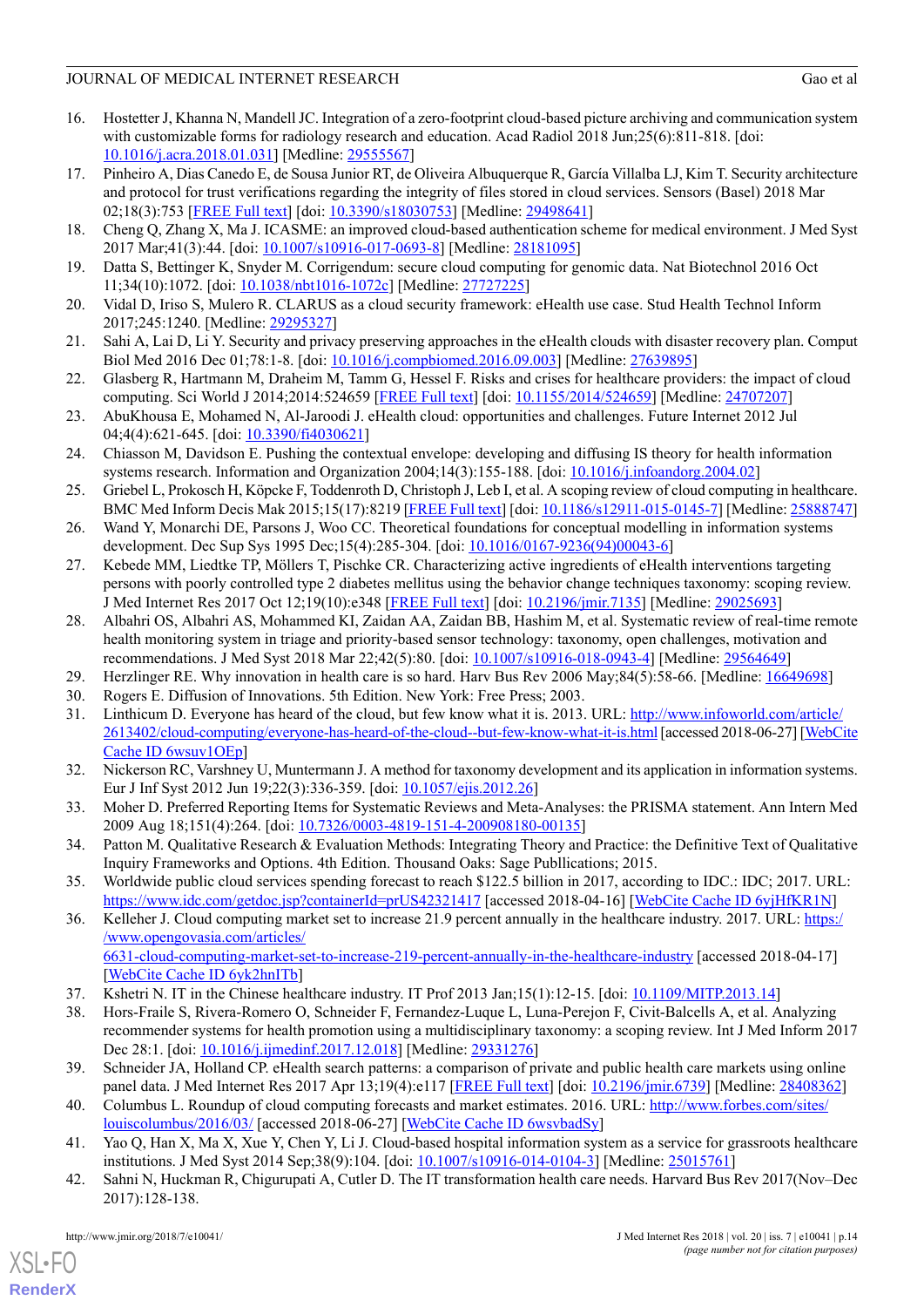- <span id="page-14-1"></span><span id="page-14-0"></span>43. Nepal S, Pathan M. Security, Privacy and Trust in Cloud Systems. Berlin: Springer; 2017.
- 44. Sunyaev A, Dehling T, Taylor PL, Mandl KD. Availability and quality of mobile health app privacy policies. J Am Med Inform Assoc 2014 Aug 21;22:E28-E33. [doi: [10.1136/amiajnl-2013-002605\]](http://dx.doi.org/10.1136/amiajnl-2013-002605) [Medline: [25147247\]](http://www.ncbi.nlm.nih.gov/entrez/query.fcgi?cmd=Retrieve&db=PubMed&list_uids=25147247&dopt=Abstract)
- <span id="page-14-2"></span>45. Dehling T, Gao F, Schneider S, Sunyaev A. Exploring the far side of mobile health: information security and privacy of mobile health apps on iOS and Android. JMIR Mhealth Uhealth 2015;3(1):e8 [\[FREE Full text](http://mhealth.jmir.org/2015/1/e8/)] [doi: [10.2196/mhealth.3672\]](http://dx.doi.org/10.2196/mhealth.3672) [Medline: [25599627](http://www.ncbi.nlm.nih.gov/entrez/query.fcgi?cmd=Retrieve&db=PubMed&list_uids=25599627&dopt=Abstract)]
- <span id="page-14-4"></span><span id="page-14-3"></span>46. Singh A, Chatterjee K. Cloud security issues and challenges: a survey. J Network Comput App 2017 Feb;79:88-115. [doi: [10.1016/j.jnca.2016.11.027\]](http://dx.doi.org/10.1016/j.jnca.2016.11.027)
- <span id="page-14-5"></span>47. Moura J, Hutchison D. Review and analysis of networking challenges in cloud computing. J Network Comput App 2016 Jan;60:113-129. [doi: [10.1016/j.jnca.2015.11.015](http://dx.doi.org/10.1016/j.jnca.2015.11.015)]
- <span id="page-14-6"></span>48. Attaran M. Cloud computing technology: leveraging the power of the internet to improve business performance. J Int Technol Inform Manag 2017;26(1):6 [[FREE Full text](https://www.researchgate.net/publication/314089481_Cloud_Computing_Technology_Leveraging_the_Power_of_The_Internet_to_Improve_Business_Performance)]
- <span id="page-14-7"></span>49. Hassan MM, Lin K, Yue X, Wan J. A multimedia healthcare data sharing approach through cloud-based body area network. Future Gen Comput Sys 2017 Jan;66:48-58. [doi: [10.1016/j.future.2015.12.016\]](http://dx.doi.org/10.1016/j.future.2015.12.016)
- <span id="page-14-8"></span>50. Zhang NJ, Seblega B, Wan T, Unruh L, Agiro A, Miao L. Health information technology adoption in U.S. acute care hospitals. J Med Syst 2013 Apr;37(2):9907. [doi: [10.1007/s10916-012-9907-2\]](http://dx.doi.org/10.1007/s10916-012-9907-2) [Medline: [23340826\]](http://www.ncbi.nlm.nih.gov/entrez/query.fcgi?cmd=Retrieve&db=PubMed&list_uids=23340826&dopt=Abstract)
- <span id="page-14-9"></span>51. Gao F, Thiebes S, Sunyaev A. Exploring cloudy collaboration in healthcare: an evaluation framework of cloud computing services for hospitals. 2016 Presented at: 49th Hawaii International Conference on System Sciences (HICSS); 2016; Koloa.
- <span id="page-14-10"></span>52. Langmead B, Nellore A. Cloud computing for genomic data analysis and collaboration. Nat Rev Genet 2018 Apr;19(4):208-219. [doi: [10.1038/nrg.2017.113](http://dx.doi.org/10.1038/nrg.2017.113)] [Medline: [29379135\]](http://www.ncbi.nlm.nih.gov/entrez/query.fcgi?cmd=Retrieve&db=PubMed&list_uids=29379135&dopt=Abstract)
- <span id="page-14-11"></span>53. Grudniewicz A, Bhattacharyya O, McKibbon KA, Straus SE. User-centered design and printed educational materials: a focus group study of primary care physician preferences. J Contin Educ Health Prof 2016;36(4):249-255. [doi: [10.1097/CEH.0000000000000112\]](http://dx.doi.org/10.1097/CEH.0000000000000112) [Medline: [28350305\]](http://www.ncbi.nlm.nih.gov/entrez/query.fcgi?cmd=Retrieve&db=PubMed&list_uids=28350305&dopt=Abstract)
- <span id="page-14-12"></span>54. Konduri N, Bastos LGV, Sawyer K, Reciolino LFA. User experience analysis of an eHealth system for tuberculosis in resource-constrained settings: a nine-country comparison. Int J Med Inform 2017 Dec;102:118-129 [[FREE Full text](https://linkinghub.elsevier.com/retrieve/pii/S1386-5056(17)30078-3)] [doi: [10.1016/j.ijmedinf.2017.03.017](http://dx.doi.org/10.1016/j.ijmedinf.2017.03.017)] [Medline: [28495339](http://www.ncbi.nlm.nih.gov/entrez/query.fcgi?cmd=Retrieve&db=PubMed&list_uids=28495339&dopt=Abstract)]
- <span id="page-14-14"></span><span id="page-14-13"></span>55. Krist AH, Woolf SH. A vision for patient-centered health information systems. JAMA 2011 Jan 19;305(3):300-301. [doi: [10.1001/jama.2010.2011\]](http://dx.doi.org/10.1001/jama.2010.2011) [Medline: [21245186\]](http://www.ncbi.nlm.nih.gov/entrez/query.fcgi?cmd=Retrieve&db=PubMed&list_uids=21245186&dopt=Abstract)
- <span id="page-14-15"></span>56. Wilson E. Patient-Centered e-Health. Hershey: Medical Information Science Reference; 2009.
- <span id="page-14-16"></span>57. Scott KC, Karem P, Shifflett K, Vegi L, Ravi K, Brooks M. Evaluating barriers to adopting telemedicine worldwide: a systematic review. J Telemed Telecare 2018 Jan;24(1):4-12 [\[FREE Full text\]](https://doi.org/10.1177/1357633X16674087) [doi: [10.1177/1357633X16674087](http://dx.doi.org/10.1177/1357633X16674087)] [Medline: [29320966](http://www.ncbi.nlm.nih.gov/entrez/query.fcgi?cmd=Retrieve&db=PubMed&list_uids=29320966&dopt=Abstract)]
- <span id="page-14-17"></span>58. Tawalbeh LA, Mehmood R, Benkhlifa E, Song H. Mobile cloud computing model and big data analysis for healthcare applications. IEEE Access 2016;4:6171-6180. [doi: [10.1109/ACCESS.2016.2613278\]](http://dx.doi.org/10.1109/ACCESS.2016.2613278)
- <span id="page-14-18"></span>59. Åhlfeldt R, Persson A, Rexhepi H, Wåhlander K. Supporting active patient and health care collaboration: a prototype for future health care information systems. Health Informatics J 2016 Dec;22(4):839-853. [doi: [10.1177/1460458215590862](http://dx.doi.org/10.1177/1460458215590862)] [Medline: [26261220](http://www.ncbi.nlm.nih.gov/entrez/query.fcgi?cmd=Retrieve&db=PubMed&list_uids=26261220&dopt=Abstract)]
- <span id="page-14-19"></span>60. Rudin RS, Bates DW. Let the left hand know what the right is doing: a vision for care coordination and electronic health records. J Am Med Inform Assoc 2014;21(1):13-16 [\[FREE Full text\]](http://europepmc.org/abstract/MED/23785099) [doi: [10.1136/amiajnl-2013-001737](http://dx.doi.org/10.1136/amiajnl-2013-001737)] [Medline: [23785099](http://www.ncbi.nlm.nih.gov/entrez/query.fcgi?cmd=Retrieve&db=PubMed&list_uids=23785099&dopt=Abstract)]
- <span id="page-14-21"></span><span id="page-14-20"></span>61. Labes S, Hanner N, Zarnekow R. Successful business model types of cloud providers. Bus Inf Syst Eng 2016 Nov 9;59(4):223-233. [doi: [10.1007/s12599-016-0455-z](http://dx.doi.org/10.1007/s12599-016-0455-z)]
- <span id="page-14-22"></span>62. Benlian A, Kettinger WJ, Sunyaev A, Winkler TJ. The transformative value of cloud computing: a decoupling, platformization, and recombination theoretical framework. J Manag Inform Sys 2018;35(3):1 [[FREE Full text\]](https://www.researchgate.net/publication/324968806_The_Transformative_Value_of_Cloud_Computing_A_Decoupling_Platformization_and_Recombination_Theoretical_Framework)
- <span id="page-14-23"></span>63. Schneider S, Sunyaev A. Determinant factors of cloud-sourcing decisions: reflecting on the IT outsourcing literature in the era of cloud computing. J Inf Technol 2016;31(1):1-31. [doi: [10.1057/jit.2014.25](http://dx.doi.org/10.1057/jit.2014.25)]
- <span id="page-14-24"></span>64. Alkhater N, Walters R, Wills G. An empirical study of factors influencing cloud adoption among private sector organisations. Telematics and Informatics 2018 Apr;35(1):38-54. [doi: [10.1016/j.tele.2017.09.017\]](http://dx.doi.org/10.1016/j.tele.2017.09.017)
- 65. Eltayeb M, Dawson M. Understanding user's acceptance of personal cloud computing: using the technology acceptance model. In: Latifi S, editor. Information Technology: New Generations. Volume 448. Berlin: Springer; 2016:3-12.
- <span id="page-14-25"></span>66. Ashtari S, Eydgahi A. Student perceptions of cloud applications effectiveness in higher education. J Comput Sci 2017 Nov;23:173-180. [doi: [10.1016/j.jocs.2016.12.007](http://dx.doi.org/10.1016/j.jocs.2016.12.007)]
- 67. Lins S, Schneider S, Sunyaev A. Trust is good, control is better: creating secure clouds by continuous auditing. IEEE Trans Cloud Comput 2016;early access:1. [doi: [10.1109/TCC.2016.2522411\]](http://dx.doi.org/10.1109/TCC.2016.2522411)
- 68. Schneider S, Lansing J, Gao F, Sunyaev A. Development of a taxonomy for cloud service certification criteria: a taxonomic perspective on certification schemes. 2014 Presented at: 47th Hawaii International Conference on System Sciences (HICSS); 2014; Waikoloa p. 6-9.
- 69. Sunyaev A, Schneider S. Cloud services certification. Commun ACM 2013 Feb 01;56(2):33-36. [doi: [10.1145/2408776.2408789\]](http://dx.doi.org/10.1145/2408776.2408789)